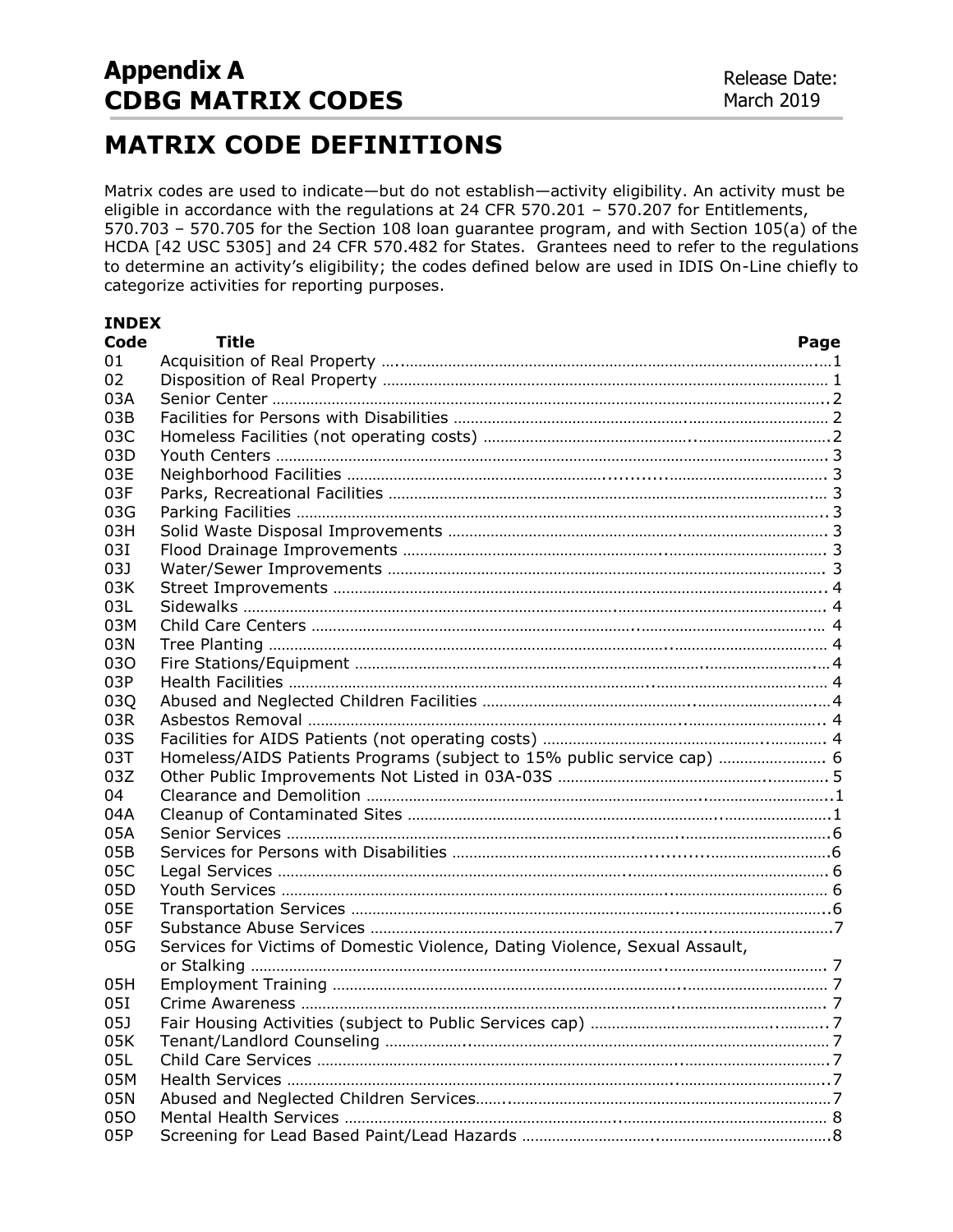| 05Q             |                                                                               |  |
|-----------------|-------------------------------------------------------------------------------|--|
| 05R             | Homebuyer Downpayment Assistance - Excluding Housing Counseling,              |  |
|                 |                                                                               |  |
| 05S             |                                                                               |  |
| 05T             |                                                                               |  |
| 05U             |                                                                               |  |
| 05V             |                                                                               |  |
| 05W             |                                                                               |  |
| 05X             |                                                                               |  |
| 05Y             | Housing Counseling, under 24 CFR 5.100 Supporting Homebuyer                   |  |
|                 |                                                                               |  |
| 05Z             |                                                                               |  |
| 06              |                                                                               |  |
| 07              |                                                                               |  |
| 08              |                                                                               |  |
| 09              |                                                                               |  |
| 11              |                                                                               |  |
| 12              |                                                                               |  |
| 13A             | Housing Counseling, under 24 CFR 5.100, for Homeownership Assistance (13B) 10 |  |
| 13B             | Homeownership Assistance - excluding                                          |  |
|                 |                                                                               |  |
| 14A             |                                                                               |  |
| 14B             |                                                                               |  |
| 14C             |                                                                               |  |
| 14D             |                                                                               |  |
| 14E             | Rehabilitation: Publicly or Privately Owned Commercial/Industrial  14         |  |
| 14F             |                                                                               |  |
| 14G             |                                                                               |  |
| 14H             |                                                                               |  |
| 14I             |                                                                               |  |
| 14J             | Housing Services, excluding Housing Counseling, under 24 CFR 5.100 13         |  |
| 14K             |                                                                               |  |
|                 | Housing Counseling, under 24 CFR 5.100,                                       |  |
| 14L             | Housing Counseling, under 24 CFR 5.100,                                       |  |
|                 |                                                                               |  |
| 15              |                                                                               |  |
| 16A             |                                                                               |  |
| 16B             |                                                                               |  |
| 17A             |                                                                               |  |
| 17B             |                                                                               |  |
| 17C             |                                                                               |  |
| 17D             | Commercial/Industrial: Building Acquisition, Construction, Rehabilitation 14  |  |
| 18A             |                                                                               |  |
|                 | Economic Development: Direct Financial Assistance to For-Profit Business15    |  |
| 18B             |                                                                               |  |
| 18C             |                                                                               |  |
| 19C             |                                                                               |  |
| 19E             |                                                                               |  |
| 19F             |                                                                               |  |
| 19G             |                                                                               |  |
| 19H             |                                                                               |  |
| 20              |                                                                               |  |
| 20A             |                                                                               |  |
| 21A             |                                                                               |  |
| 21B             |                                                                               |  |
| 21C             |                                                                               |  |
| 21 <sub>D</sub> |                                                                               |  |
| 21E             |                                                                               |  |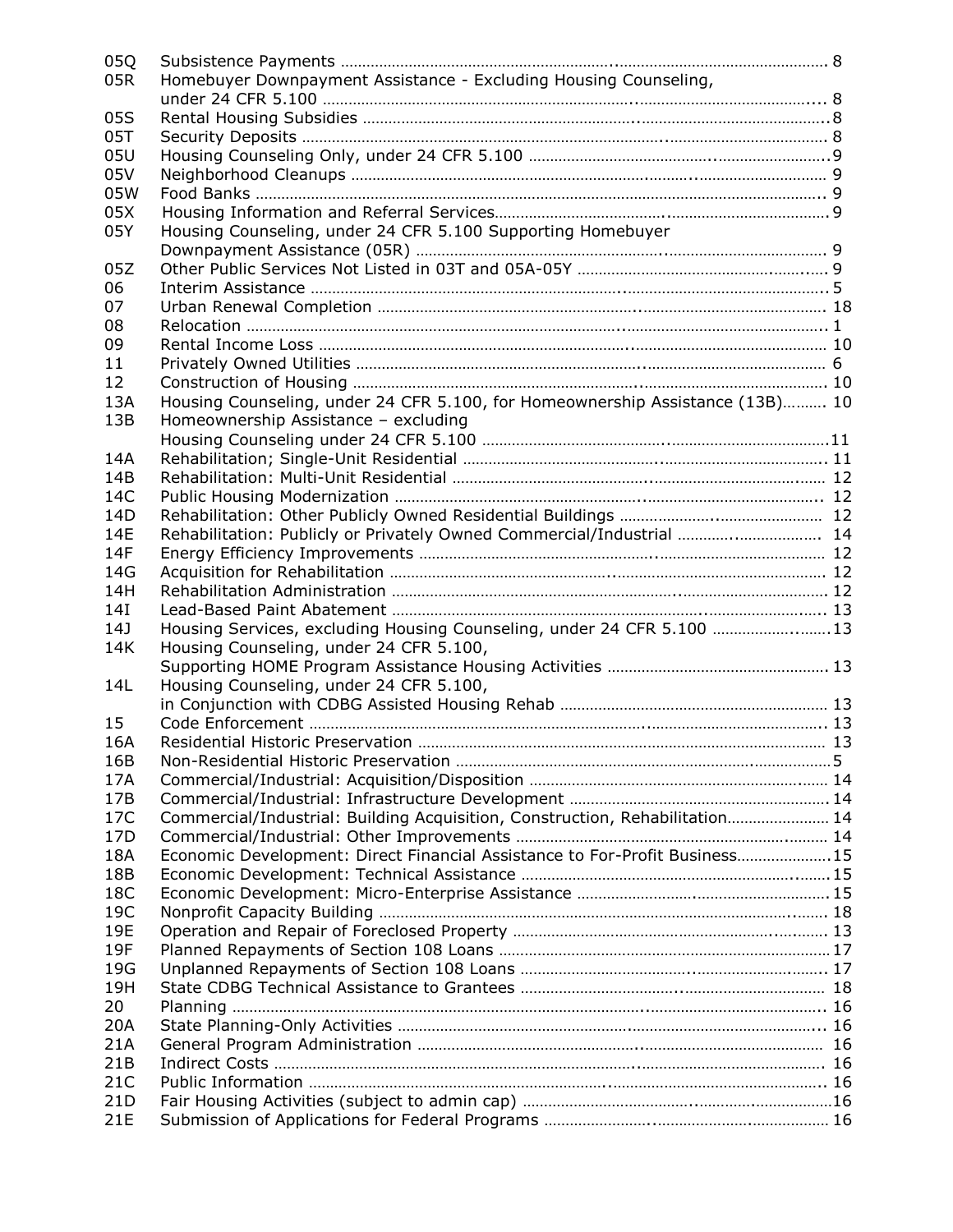| <b>21I</b>      |  |
|-----------------|--|
| 21J             |  |
| 23 <sup>2</sup> |  |
| 24A             |  |
| 24B             |  |
|                 |  |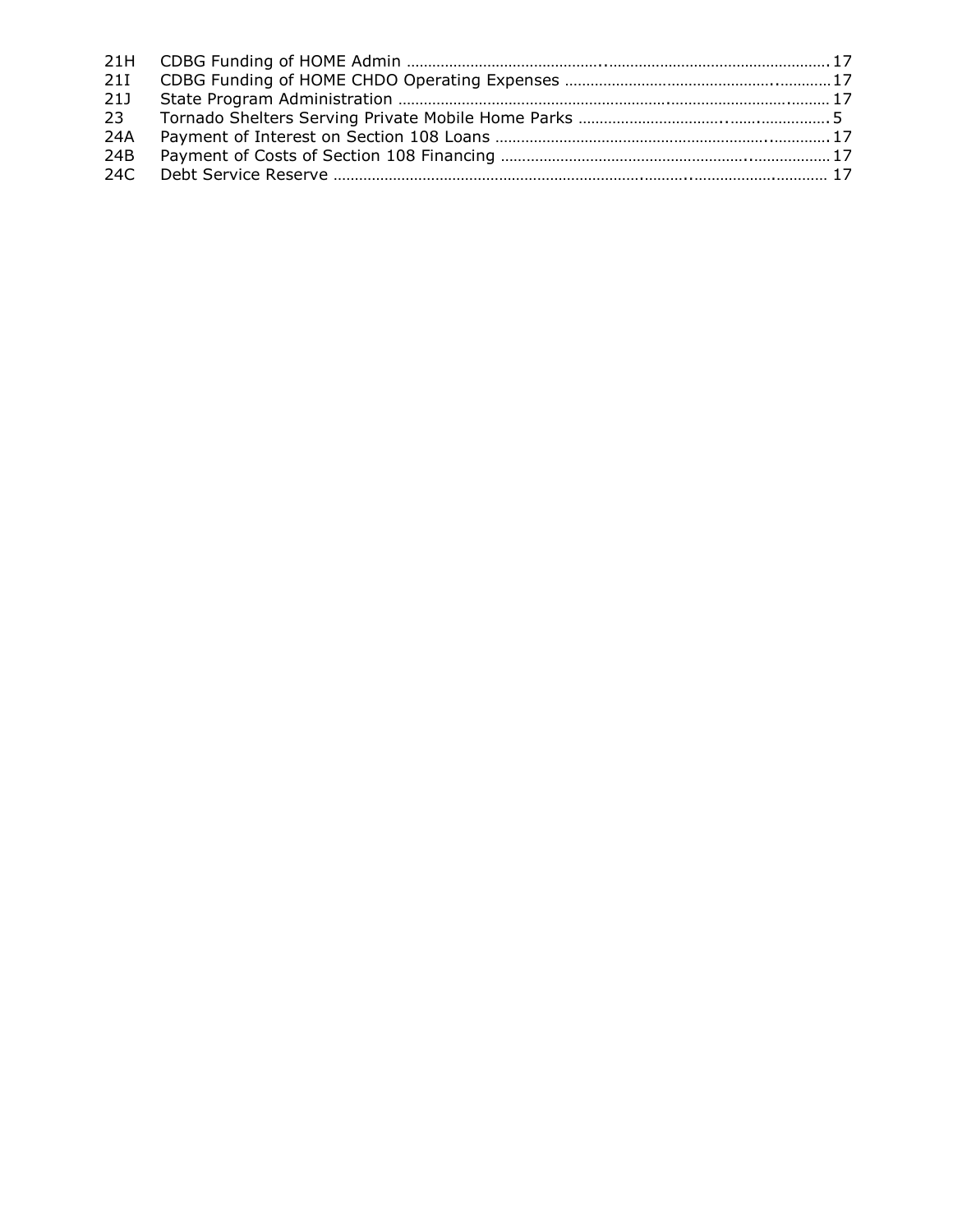|     | Code Definition with Entitlement, State, or Section 108 Ioan Guarantee citations                                                                                                                                                                                                                                                                                                                                                                                                                                                                                                                                                                                            |
|-----|-----------------------------------------------------------------------------------------------------------------------------------------------------------------------------------------------------------------------------------------------------------------------------------------------------------------------------------------------------------------------------------------------------------------------------------------------------------------------------------------------------------------------------------------------------------------------------------------------------------------------------------------------------------------------------|
|     | <b>Acquisition and Disposition</b>                                                                                                                                                                                                                                                                                                                                                                                                                                                                                                                                                                                                                                          |
| 01  | Acquisition of Real Property 24 CFR 570.201(e) or 42 USC 5305(a)(1)<br>Acquisition of real property that will be developed for a public purpose. Use code 01 if<br>CDBG funds will be used ONLY for the acquisition of property. This code is frequently<br>used for the acquisition of property on which a public facility, public improvement or<br>housing will be constructed using other funds.                                                                                                                                                                                                                                                                        |
|     | Note:                                                                                                                                                                                                                                                                                                                                                                                                                                                                                                                                                                                                                                                                       |
|     | When a grantee acquires and constructs or rehabilitates a public facility<br>$\bullet$<br>with CDBG funds, assign the appropriate 03* matrix code, instead of 01.<br>When a grantee combines acquisition with relocation or disposition in a<br>$\bullet$<br>single activity, that activity can be coded as Acquisition 01.<br>When a grantee acquires and rehabilitates housing with CDBG funds for<br>$\bullet$<br>residential purposes, use code 14G.<br>When a grantee or subrecipient acquires land, clears structures, or<br>packages land for the purpose of creating an industrial park or<br>encouraging commercial/industrial redevelopment, use matrix code 17A. |
| 02  | Disposition of Real Property 24 CFR 570.201(b) or 42 USC 5305(a)(7)                                                                                                                                                                                                                                                                                                                                                                                                                                                                                                                                                                                                         |
|     | Costs related to the sale, lease, or donation of real property acquired with CDBG funds<br>or under urban renewal. Eligible costs would include the costs incidental to disposing of<br>the property, such as preparation of legal documents, fees paid for surveys, transfer<br>taxes, and other costs involved in the transfer of ownership of the CDBG-assisted<br>property. The costs can also include the costs of temporarily maintaining property<br>pending disposition, for example, boarding property up, mowing grass, security.<br>However, the temporary maintenance costs are eligible only for properties initially<br>acquired with CDBG funds.             |
| 04  | Clearance and Demolition 24 CFR 570.201(d) or 42 USC 5305(a)(4)<br>Clearance or demolition of buildings/improvements, or the movement of buildings to<br>other sites.                                                                                                                                                                                                                                                                                                                                                                                                                                                                                                       |
| 04A | Cleanup of Contaminated Sites 24 CFR 570.201(d) or 24 CFR 570.482(c)(3) [Public<br>Law 105-276]<br>Activities undertaken primarily to clean toxic/environmental waste or contamination<br>from a site.                                                                                                                                                                                                                                                                                                                                                                                                                                                                      |
| 08  | <b>Relocation</b> 24 CFR 570.201(i) or 42 USC 5305(a)(11)<br>Relocation payments and other assistance for permanently or temporarily displaced<br>individuals, families, businesses, non-profit organizations, and farms.                                                                                                                                                                                                                                                                                                                                                                                                                                                   |

 $\mathbf{r}$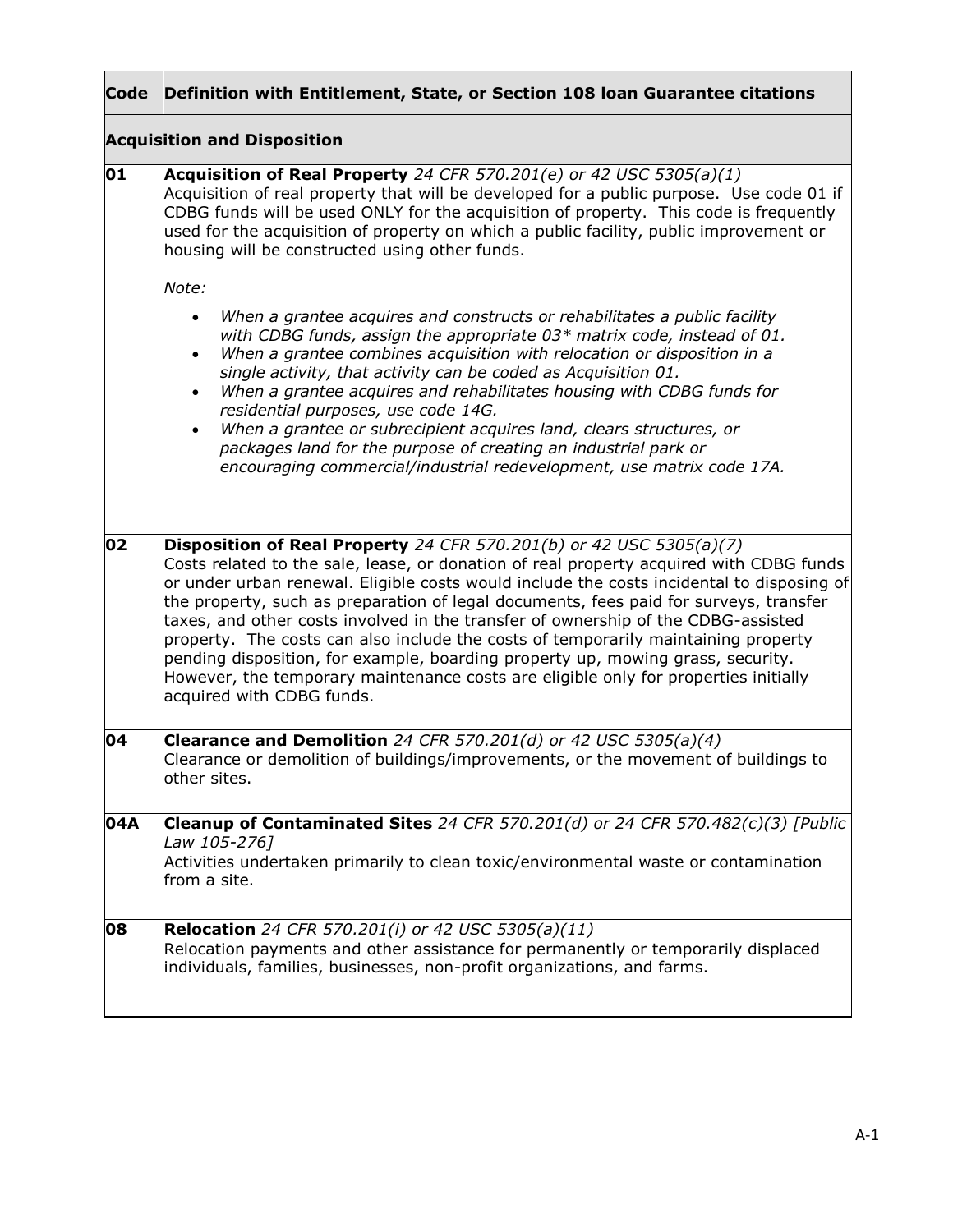## **Public Facilities and Improvements**

Use matrix codes in this section when the CDBG funds are used by the grantee or other public or private non-profit entities for public facilities and improvements.

*Note:* 

| $\bullet$ | Grantees may only have one public facility in an activity. Grantees must set up<br>a separate activity for each public facility. When two or more related activities<br>are funded with CDBG, the grantee needs to set up a separate activity for each<br>facility or improvement.<br>When a facility is used only by a specific client group, the activity should be<br>assigned the matrix code specific to that group, not the type of facility. For<br>instance, assign 03Q to a health facility for abused and neglected children, not<br>03P.<br>If CDBG funds are only used to acquire property for a public facility, use matrix<br>code 01. If the grantee uses CDBG funds to pay for the acquisition and<br>construction, or rehabilitation of a public facility or improvement, use the<br>appropriate 03* matrix code.<br>For commercial and industrial improvements undertaken by a grantee or a<br>subrecipent for economic development purposes, use matrix code 17A, 17B,<br>17C, or 17D. |
|-----------|-----------------------------------------------------------------------------------------------------------------------------------------------------------------------------------------------------------------------------------------------------------------------------------------------------------------------------------------------------------------------------------------------------------------------------------------------------------------------------------------------------------------------------------------------------------------------------------------------------------------------------------------------------------------------------------------------------------------------------------------------------------------------------------------------------------------------------------------------------------------------------------------------------------------------------------------------------------------------------------------------------------|
| 03A       | <b>Senior Centers</b> 24 CFR 570.201(c) or 42 USC 5305(a)(2)<br>Acquisition, construction, or rehabilitation of facilities (except permanent housing) for<br>seniors.<br>03A may be used for a facility serving both the elderly and persons with disabilities,<br>provided it is not intended primarily to serve persons with disabilities. If it is, use 03B<br>instead.<br>Note: For the construction of permanent housing for the elderly, use code 12; for the<br>rehabilitation of such housing, use the appropriate 14* code.                                                                                                                                                                                                                                                                                                                                                                                                                                                                      |
| 03B       | Facilities for Persons with Disabilities 24 CFR 570.201(c) or 42 USC 5305(a)(2)<br>Acquisition, construction, or rehabilitation of centers, group homes, and other facilities<br>(except permanent housing) for persons with disabilities.<br>03B may be used for a facility serving both persons with disabilities and the elderly,<br>provided it is not intended primarily to serve the elderly. If it is, use 03A instead.<br>Note: For the construction of permanent housing for the persons with disabilities, use<br>code 12; for the rehabilitation of such housing, use the appropriate $14*$ code.                                                                                                                                                                                                                                                                                                                                                                                              |
| 03C       | Homeless Facilities (not operating costs) 24 CFR 570.201(c) or 42 USC<br>5305(a)(2)<br>Acquisition, construction, conversion of buildings, or rehabilitation of temporary<br>shelters and transitional housing for the homeless, including victims of domestic<br>violence, dating violence, sexual assault or stalking, disaster victims, runaway children,<br>drug offenders, and parolees.<br>Note: For the construction of permanent housing for the homeless, use code 12; for<br>the rehabilitation of such housing, use the appropriate $14*$ code; for facilities for<br>abused and neglected children, use 03Q.                                                                                                                                                                                                                                                                                                                                                                                  |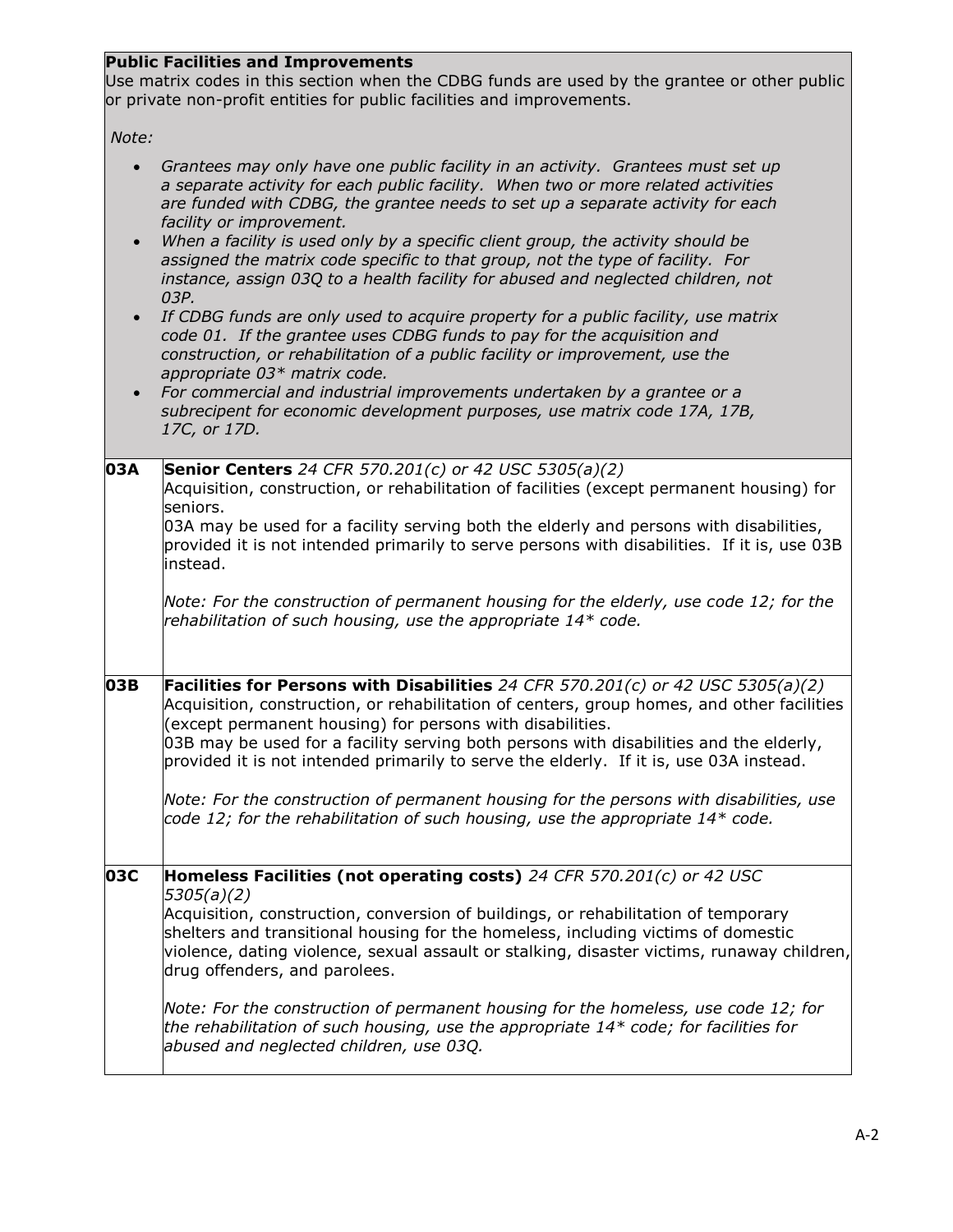| $\overline{0}$ 3D | <b>Youth Centers</b> 24 CFR 570.201(c) or 42 USC 5305(a)(2)<br>Acquisition, construction, or rehabilitation of facilities intended primarily for young<br>people age 13 to 19. These include playground and recreational facilities that are part<br>of a youth center.<br>For the acquisition, construction or rehabilitation of facilities intended primarily for<br>children age 12 and under, use 03M; for facilities for abused and neglected children,<br>use 03Q.                                                                                                      |
|-------------------|-------------------------------------------------------------------------------------------------------------------------------------------------------------------------------------------------------------------------------------------------------------------------------------------------------------------------------------------------------------------------------------------------------------------------------------------------------------------------------------------------------------------------------------------------------------------------------|
| 03E               | Neighborhood Facilities 24 CFR 570.201(c) or 42 USC 5305(a)(2)<br>Acquisition, construction, or rehabilitation of facilities that are principally designed to<br>serve a neighborhood and that will be used for social services or for multiple purposes<br>(including recreation). Such facilities may include libraries and community centers.                                                                                                                                                                                                                              |
| 03F               | Parks, Recreational Facilities 24 CFR 570.201(c) or 42 USC 5305(a)(2)<br>Development of open space areas or facilities intended primarily for recreational use.                                                                                                                                                                                                                                                                                                                                                                                                               |
| 03G               | <b>Parking Facilities</b> 24 CFR 570.201(c) or 42 USC 5305(a)(2)<br>Acquisition, construction, or rehabilitation of parking lots and parking garages. Use<br>03G if rehabilitation of a public facility or street improvement is a small part of an<br>activity to improve a parking facility. However, if parking improvements are only a<br>small part of a larger street improvement activity, use 03K.                                                                                                                                                                    |
| 03H               | <b>Solid Waste Disposal Improvements</b> 24 CFR 570.201(c) or 42 USC 5205(a)(2)<br>Acquisition, construction or rehabilitation of solid waste disposal facilities. The eligible<br>costs can also include equipment, such as bulldozers, used exclusively at the facility.                                                                                                                                                                                                                                                                                                    |
| 031               | Flood Drainage Improvements 24 CFR 570.201(c) or 42 USC 5305(a)(2)<br>Acquisition, construction, or rehabilitation of flood drainage facilities, such as retention<br>ponds, catch basins, streambank erosion controls, channelization of streambeds, or<br>dams. 03I can also be used for "Green Infrastructure" improvements to manage<br>stormwater. However, if stormwater management improvements are integral to some<br>other activity like a park or a street project, it should be included in that matrix code<br>(03F for parks, 03K for streets) rather than 03I. |
|                   | Note: Do not use 03I for construction/rehabilitation of storm sewers, street drains, or<br>storm drains. Use 03J for storm sewers and 03K for street and storm drains.                                                                                                                                                                                                                                                                                                                                                                                                        |
| 03J               | <b>Water/Sewer Improvements</b> 24 CFR 570.201(c) or 42 USC 5305(a)(2)<br>Installation or replacement of water lines, sanitary sewers, storm sewers, and fire<br>hydrants. Costs of street repairs (usually repaving) made necessary by water/sewer<br>improvement activities are included under 03J.                                                                                                                                                                                                                                                                         |
|                   | For water/sewer improvements that are part of:<br>More extensive street improvements, use 03K. For example, an activity<br>$\bullet$<br>that involves paving six blocks of Main Street and installing 100 feet of<br>new water lines in one of those blocks.<br>A housing rehabilitation activity such as water/sewer hookups (lines<br>$\bullet$<br>from a house to the street), use the appropriate $14*$ housing<br>rehabilitation matrix code.                                                                                                                            |
|                   |                                                                                                                                                                                                                                                                                                                                                                                                                                                                                                                                                                               |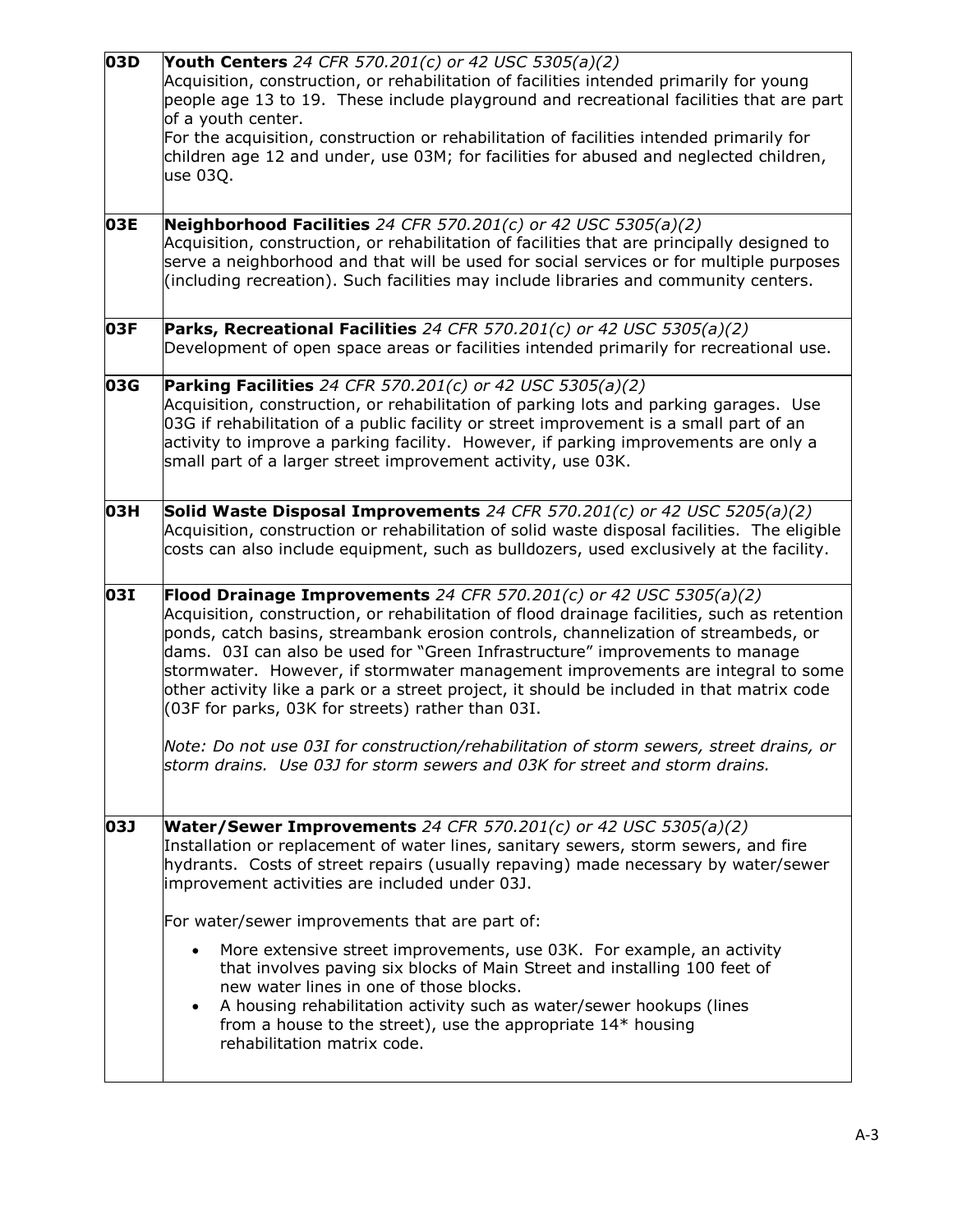| 03K | <b>Street Improvements</b> 24 CFR 570.201(c) or 42 USC 5305(a)(2)<br>Installation or repair of streets, street drains, storm drains, curbs and gutters, tunnels,<br>bridges, and traffic lights/signs. Also use 03K:                                                                                                                                                                                                                                                                                    |
|-----|---------------------------------------------------------------------------------------------------------------------------------------------------------------------------------------------------------------------------------------------------------------------------------------------------------------------------------------------------------------------------------------------------------------------------------------------------------------------------------------------------------|
|     | For improvements that include landscaping, street lighting, and/or street<br>$\bullet$<br>signs (commonly referred to as "streetscaping").<br>If sidewalk improvements (see code 03L) are part of more extensive<br>$\bullet$<br>street improvements.                                                                                                                                                                                                                                                   |
| 03L | <b>Sidewalks</b> 24 CFR 570.201(c) or 42 USC 5305(a)(2)<br>Improvements to sidewalks. Also use 03L for sidewalk improvements that include the<br>installation of trash receptacles, lighting, benches, and trees.                                                                                                                                                                                                                                                                                       |
| 03M | <b>Child Care Centers</b> 24 CFR 570.201(c) or 42 USC 5305(a)(2)<br>Acquisition, construction, or rehabilitation of facilities intended primarily for children<br>age 12 and under. Examples are daycare centers and Head Start preschool centers.<br>For the construction or rehabilitation of facilities for abused and neglected children, use<br>03Q; for the construction or rehabilitation of facilities for teenagers, use 03D                                                                   |
| 03N | <b>Tree Planting</b> 24 CFR 570.201(c) or 42 USC 5305(a)(2)<br>Activities limited to tree planting (sometimes referred to as "beautification").<br>For streetscape activities that include tree planting, use 03K; for sidewalk<br>improvement activities that include tree planting, use 03L.                                                                                                                                                                                                          |
| 030 | <b>Fire Stations/Equipment</b> 24 CFR 570.201(c) or 42 USC 5305(a)(2)<br>Acquisition, construction, or rehabilitation of fire stations and/or the purchase of fire<br>trucks and emergency rescue equipment.                                                                                                                                                                                                                                                                                            |
| 03P | <b>Health Facilities</b> 24 CFR 570.201(c) or 42 USC 5305(a)(2)<br>Acquisition, construction, or rehabilitation of physical or mental health facilities.<br>Examples of such facilities include neighborhood clinics, hospitals, nursing homes, and<br>convalescent homes.<br>Health facilities for a specific client group should use the matrix code for that client<br>group. For example, use 03Q for the construction or rehabilitation of health facilities<br>for abused and neglected children. |
| 03Q | Facilities for Abused and Neglected Children 24 CFR 570.201(c) or 42 USC<br>5305(a)(2)<br>Acquisition, construction, or rehabilitation of daycare centers, treatment facilities, or<br>temporary housing for abused and neglected children.                                                                                                                                                                                                                                                             |
| 03R | <b>Asbestos Removal</b> 24 CFR 570.201(c) or 42 USC 5305(a)(2)<br>Rehabilitation of any public facility undertaken primarily to remove asbestos.                                                                                                                                                                                                                                                                                                                                                        |
| 03S | <b>Facilities for AIDS Patients (not operating costs)</b> 24 CFR 570.201(c) or 42 USC<br>5305(a)(2)<br>Acquisition, construction, or rehabilitation of facilities for the treatment or temporary<br>housing of people who are HIV positive or who have AIDS.<br>For the construction or rehabilitation of facilities for AIDS education and prevention,<br>use 03P.                                                                                                                                     |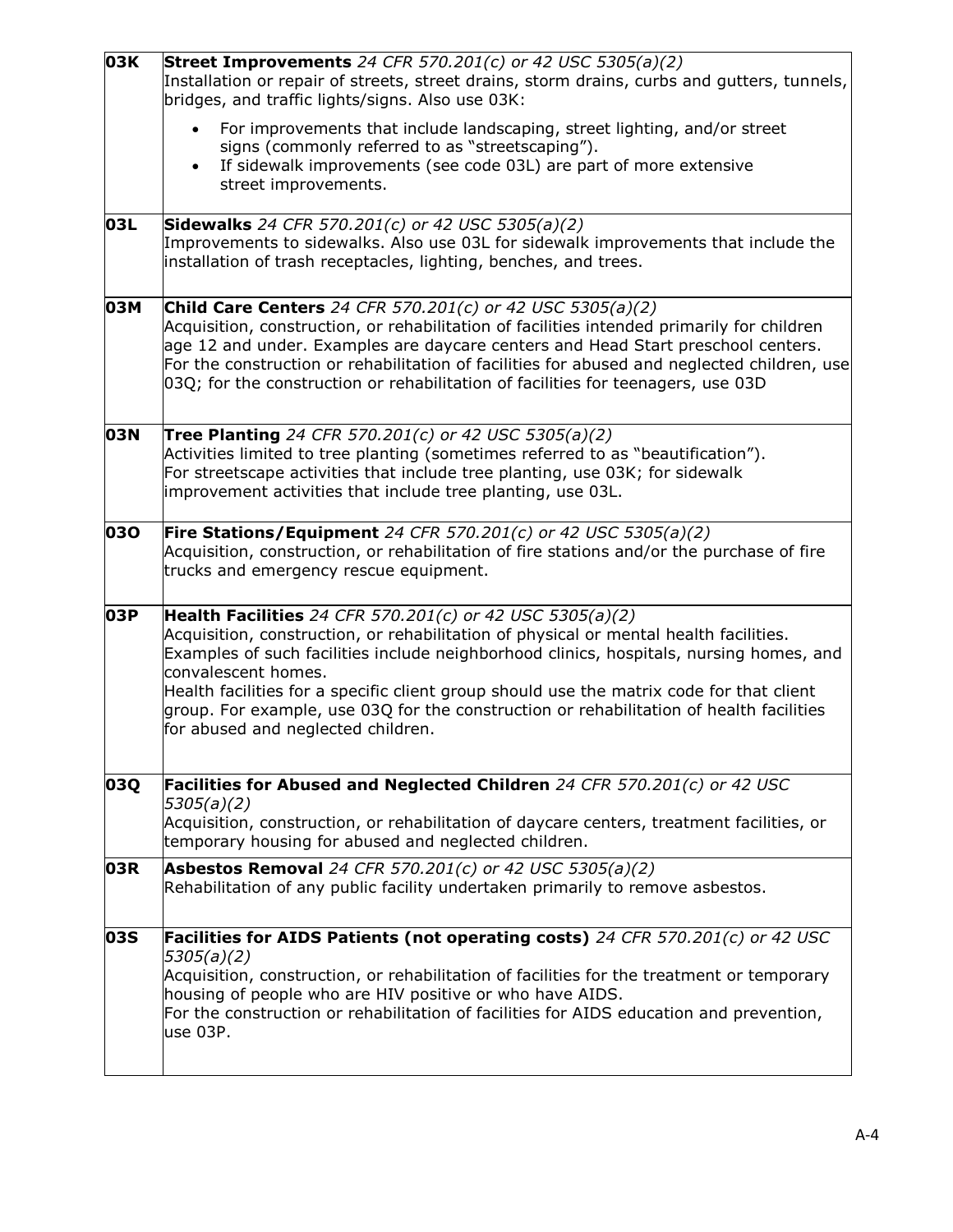| 03Z | Other Public Improvements Not Listed in 03A-03T 24 CFR 570.201(c) or 42 USC<br>5305(a)(2)                                                                                                                                                                                                                                                                                                                                                                                                                                                                                                                                                                        |
|-----|------------------------------------------------------------------------------------------------------------------------------------------------------------------------------------------------------------------------------------------------------------------------------------------------------------------------------------------------------------------------------------------------------------------------------------------------------------------------------------------------------------------------------------------------------------------------------------------------------------------------------------------------------------------|
|     | This matrix code replaces matrix code 03. Only use this code when an activity does<br>not fall under a more specific 03A - 03S matrix code. Check the following before using<br>this matrix code:                                                                                                                                                                                                                                                                                                                                                                                                                                                                |
|     | Grantees may only have one public facility in an activity. Grantees must<br>$\bullet$<br>set up a separate activity for each public facility. When two or more<br>related facilities are funded by CDBG, the grantee needs to set up a<br>separate activity for each facility or improvement.<br>03Z can be used for seawalls, bus shelters, retaining walls, and wind<br>$\bullet$<br>turbines.<br>03Z can be used for activities that assist persons with disabilities by<br>$\bullet$<br>removing architectural barriers from or providing ADA improvements to<br>government buildings (activities that otherwise would not be eligible for<br>CDBG funding). |
| 06  | <b>Interim Assistance</b> 24 CFR 570.201(f) or 42 USC 5305(a)(4)<br>Only for activities undertaken either to:                                                                                                                                                                                                                                                                                                                                                                                                                                                                                                                                                    |
|     | Make limited improvements (e.g., repair of streets, sidewalks, or public<br>$\bullet$<br>buildings) intended solely to arrest further deterioration of physically<br>deteriorated areas prior to making permanent improvements.<br>Alleviate emergency conditions threatening public health and safety,<br>$\bullet$<br>such as removal of tree limbs or other debris after a major storm.                                                                                                                                                                                                                                                                       |
| 11  | <b>Privately Owned Utilities</b> 24 CFR 570.201(I) or 42 USC 5305(a)(14)<br>Acquisition, reconstruction, rehabilitation, or installation of distribution lines and<br>facilities of regulated, privately owned utilities. This includes placing new or existing<br>distribution lines/facilities underground.                                                                                                                                                                                                                                                                                                                                                    |
| 16B | Non-Residential Historic Preservation 24 CFR 570.202(d)<br>Rehabilitation of historic buildings for non-residential use. Examples include the<br>renovation of an historic building for use as a neighborhood facility, as a museum, or<br>by an historic preservation society.                                                                                                                                                                                                                                                                                                                                                                                  |
| 23  | Tornado Shelters Serving Private Mobile Home Parks 42 USC 5305(a)(25)<br>Construction or improvement of tornado-safe shelters for residents of manufactured<br>housing parks and the provision of assistance (including loans and grants) to nonprofit<br>and for-profit entities to do so, in accordance with Section 42 USC 5305(a)(24).                                                                                                                                                                                                                                                                                                                       |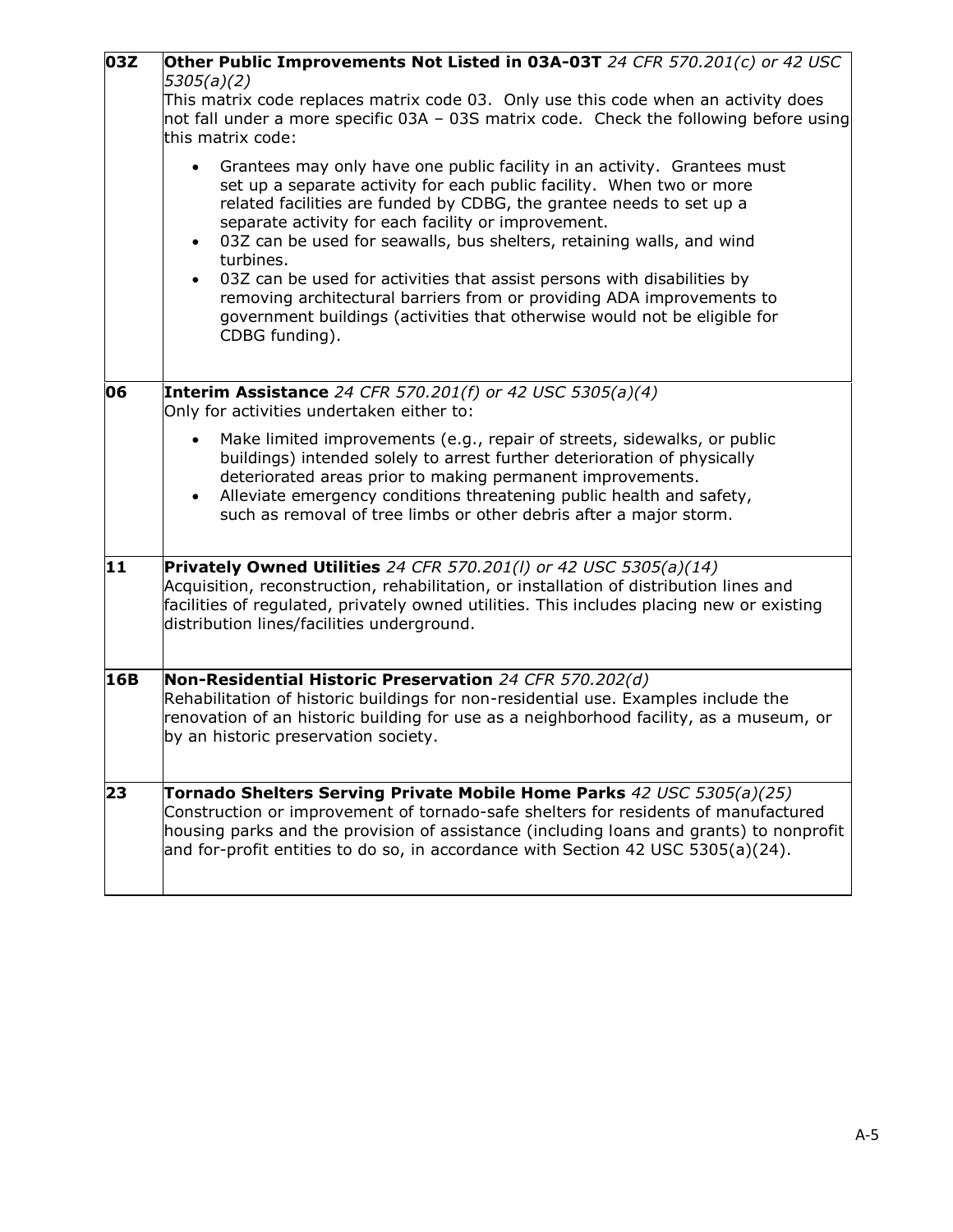## **Public Services**

Use matrix codes in this section for CDBG assisted public services activities.

| $\bullet$<br>$\bullet$<br>$\bullet$<br>$\bullet$ | It is important to distinguish a service from construction or rehabilitation of a<br>facility where a service is being provided. For example, the construction or<br>rehabilitation of a senior center is coded as 03A, but the funding of services<br>provided at a facility for senior citizens is coded as 05A.<br>Rental of a facility for a service is considered a part of delivery of service and<br>should be treated as a public service.<br>Operation and maintenance may be paid with CDBG funds only for the portion<br>of the building where a public service is being carried out.<br>If the activity is restricted to one client group, use the matrix code for that<br>group. For example, use 05A for senior services. |
|--------------------------------------------------|-----------------------------------------------------------------------------------------------------------------------------------------------------------------------------------------------------------------------------------------------------------------------------------------------------------------------------------------------------------------------------------------------------------------------------------------------------------------------------------------------------------------------------------------------------------------------------------------------------------------------------------------------------------------------------------------------------------------------------------------|
| 03T                                              | <b>Homeless/AIDS Patients Programs</b> 24 CFR 570.201(e) or 42 USC 5305(a)(8) + 24<br>CFR 570.482(c)(2)<br>Costs associated with the operation of programs for the homeless or for AIDS patients,<br>such as staff costs, utilities, maintenance, and insurance.<br>Because payment of operating costs for these programs is a public service under<br>CDBG, all CDBG expenditures for 03T activities are included in the calculation of the<br>Public Services cap.                                                                                                                                                                                                                                                                    |
| 05A                                              | <b>Senior Services</b> 24 CFR 570.201(e) or 42 USC 5305(a)(8) + 24 CFR 570.482(c)(2)<br>Services for the elderly. 05A may be used for an activity that serves both the elderly<br>and persons with disabilities provided it is intended primarily to serve elderly. If the<br>activity is intended primarily to serve persons with disabilities, use 05B instead.                                                                                                                                                                                                                                                                                                                                                                       |
| 05B                                              | <b>Services for Persons with Disabilities</b> 24 CFR 570.201(e) or 42 USC 5305(a)(8) +<br>24 CFR 570.482(c)(2)<br>Services for the persons with disabilities, regardless of age.<br>If the activity is intended primarily for elderly persons, use 05A instead.                                                                                                                                                                                                                                                                                                                                                                                                                                                                         |
| 05C                                              | <b>Legal Services</b> 24 CFR 570.201(e) or 42 USC 5305(a)(8) + 24 CFR 570.482(c)(2)<br>Services providing legal aid to low- and moderate-income (LMI) persons.<br>If the legal service is only provided for the settlement of tenant/landlord disputes, use<br>05K.                                                                                                                                                                                                                                                                                                                                                                                                                                                                     |
| 05D                                              | Youth Services 24 CFR 570.201(e) or 42 USC 5305(a)(8) + 24 CFR 570.482(c)(2)<br>Services for young people age 13 to 19. For example, recreational services limited to<br>teenagers and teen counseling programs. 05D can also be used for counseling<br>programs that target teens but include counseling for the family as well.<br>For services for children age 12 and under, use 05L; for services for abused and<br>neglected children, use 05N.                                                                                                                                                                                                                                                                                   |
| 05E                                              | <b>Transportation Services</b> 24 CFR 570.201(e) or 42 USC 5305(a)(8) + 24 CFR<br>570.482(c)(2)<br>General transportation services.<br>Transportation services for a specific client group should use the matrix code for that<br>client group. For example, use 05A for transportation services for the elderly.                                                                                                                                                                                                                                                                                                                                                                                                                       |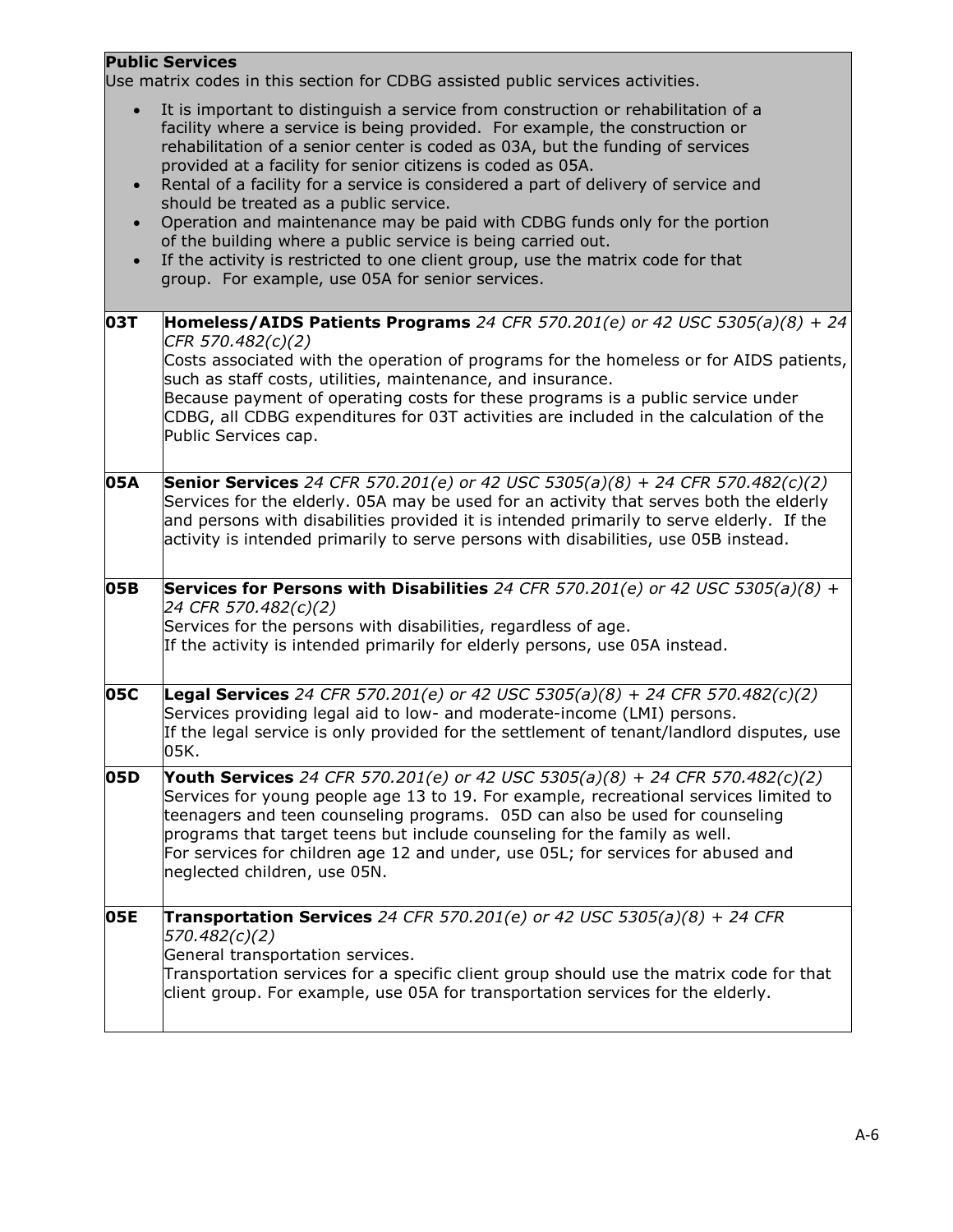| 05F        | <b>Substance Abuse Services</b> 24 CFR 570.201(e) or 42 USC 5305(a)(8) + 24 CFR<br>570.482(c)(2)<br>Substance abuse recovery programs and substance abuse prevention/education                                                                                                                     |
|------------|----------------------------------------------------------------------------------------------------------------------------------------------------------------------------------------------------------------------------------------------------------------------------------------------------|
|            | activities. If the services are provided for a specific client group, the matrix code for<br>that client group may be used instead. For example, substance abuse services that<br>target teenagers may be coded either 05D or 05F.                                                                 |
|            |                                                                                                                                                                                                                                                                                                    |
| 05G        | Services for victims of domestic violence, dating violence, sexual assault or                                                                                                                                                                                                                      |
|            | stalking<br>24 CFR 570.201(e) or 42 USC 5305(a)(8) + 24 CFR 570.482(c)(2)<br>Services for victims of domestic violence, dating violence, sexual assault or stalking.<br>For services limited to abused and neglected children, use 05N.                                                            |
| 05H        | <b>Employment Training</b> 24 CFR 570.201(e) or 42 USC 5305(a)(8) + 24 CFR                                                                                                                                                                                                                         |
|            | 570.482(c)(2)<br>Assistance to increase self-sufficiency, including literacy, independent living skills,<br>resume writing, job coaching, "how to get and keep a job" training, or training<br>students in a particular field on skill when there is no tie to a specific position or<br>business. |
|            | For activities providing training for specific permanent jobs with specific businesses,                                                                                                                                                                                                            |
| <b>05I</b> | <u>use 18A.</u><br><b>Crime Awareness/Prevention</b> 24 CFR 570.201(e) or 42 USC 5305(a)(8) + 24 CFR<br>570.482(c)(2)                                                                                                                                                                              |
|            | Promotion of crime awareness and prevention, including crime prevention education<br>programs, community-oriented policing programs above and beyond normal staffing<br>levels, installation of security cameras, and paying for security guards.                                                  |
|            |                                                                                                                                                                                                                                                                                                    |
| 05J        | Fair Housing Activities (subject to Public Services cap) 24 CFR 570.201(e) or 42<br>USC 5305(a)(8) + 24 CFR 570.482(c)(2)<br>Fair housing services (e.g. counseling on housing discrimination) as public services.                                                                                 |
|            | The activity needs to meet a national objective.                                                                                                                                                                                                                                                   |
|            | For fair housing services activities carried out as part of general program<br>administration (and thus not required to meet a national objective), use 21D.                                                                                                                                       |
| 05K        | <b>Tenant/Landlord Counseling</b> 24 CFR 570.201(e) or 42 USC 5305(a)(8) + 24 CFR                                                                                                                                                                                                                  |
|            | 570.482(c)(2)<br>Counseling to help prevent or settle disputes between tenants and landlords.                                                                                                                                                                                                      |
| 05L        | Child Care Services 24 CFR 570.201(e) or 42 USC 5305(a)(8) + 24 CFR                                                                                                                                                                                                                                |
|            | 570.482(c)(2)<br>Services that will benefit children (generally under age 13), including parenting skills<br>classes.                                                                                                                                                                              |
|            | For services exclusively for abused and neglected children, use 05N.                                                                                                                                                                                                                               |
| 05M        | <b>Health Services</b> 24 CFR 570.201(e) or 42 USC 5305(a)(8) + 24 CFR 570.482(c)(2)<br>Services addressing the physical health needs of residents of the community.<br>For mental health services, use 050.                                                                                       |
| 05N        | Services for Abused and Neglected Children 24 CFR 570.201(e) or 42 USC                                                                                                                                                                                                                             |
|            | $5305(a)(8) + 24$ CFR 570.482(c)(2)                                                                                                                                                                                                                                                                |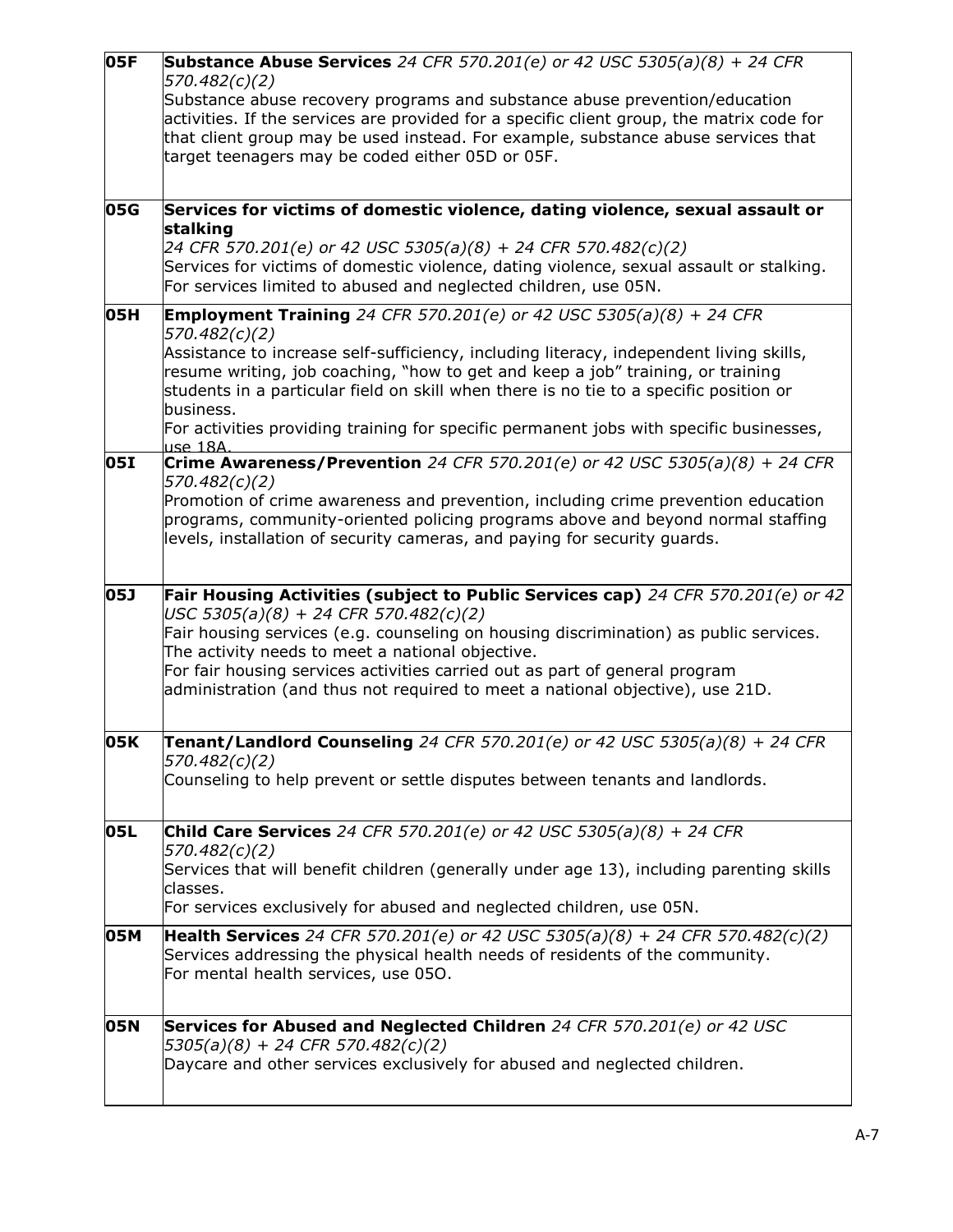| 050        | <b>Mental Health Services</b> 24 CFR 570.201(e) or 42 USC 5305(a)(8) $\overline{+}$ 24 CFR<br>570.482(c)(2)<br>Services addressing the mental health needs of residents of the community.                                                                                                                                                                                                                                                                                                                                                                                                                                                                                                                                                                                                                                                                                                                                                                                                                                                                                                                    |
|------------|--------------------------------------------------------------------------------------------------------------------------------------------------------------------------------------------------------------------------------------------------------------------------------------------------------------------------------------------------------------------------------------------------------------------------------------------------------------------------------------------------------------------------------------------------------------------------------------------------------------------------------------------------------------------------------------------------------------------------------------------------------------------------------------------------------------------------------------------------------------------------------------------------------------------------------------------------------------------------------------------------------------------------------------------------------------------------------------------------------------|
| 05P        | <b>Screening for Lead Poisoning</b> 24 CFR 570.201(e) or 42 USC 5305(a)(8) + 24 CFR<br>570.482(c)(2)<br>Activities undertaken primarily to provide screening for lead poisoning.<br>Note:                                                                                                                                                                                                                                                                                                                                                                                                                                                                                                                                                                                                                                                                                                                                                                                                                                                                                                                    |
|            | Use 05P to test people for possible lead poising.<br>Use 14I to test buildings/properties for presence of lead contamination.                                                                                                                                                                                                                                                                                                                                                                                                                                                                                                                                                                                                                                                                                                                                                                                                                                                                                                                                                                                |
| 05Q        | Subsistence Payments 24 CFR 570.207(b)(4) or 42 USC 5305(a)(8) + 24 CFR<br>570.482(c)(2)<br>One-time or short-term (no more than three months) emergency payments on behalf<br>of individuals or families, generally for the purpose of preventing homelessness.<br>Examples include utility payments to prevent cutoff of service, and rent/mortgage<br>payments to prevent eviction.                                                                                                                                                                                                                                                                                                                                                                                                                                                                                                                                                                                                                                                                                                                       |
| 05R        | Homebuyer Downpayment Assistance - Excluding Housing Counseling under<br>24 CFR 5.100 24 CFR 570.201(e) or 42 USC 5305(a)(8) + 24 CFR 570.482(c)(2)<br>Homebuyer downpayment assistance provided as a PUBLIC SERVICE. If housing<br>counseling (under 24 CFR 5.100) is provided to in conjunction with downpayment<br>assistance, report housing counseling separately under matrix code 05Y. If referral<br>services, homeownership education programs, or general budget/financial counseling<br>are provided to homebuyers in conjunction with downpayment assistance as part of a<br>package, then the services are considered activity delivery costs as a part of an 05R<br>activity.<br>It is subject to the public service cap, unless the assistance is provided<br>by a CBDO in an NRSA or by a 105(a)(15) entity.<br>Only report the number of households that received downpayment<br>$\bullet$<br>assistance as accomplishments for 05R.<br>For more extensive types of homeownership assistance provided under<br>$\bullet$<br>authority of the National Affordable Housing Act, use code 13B. |
| 05S        | <b>Rental Housing Subsidies</b> 24 CFR 570.204 or 42 USC 5305(a)(8) + 24 CFR<br>570.482(c)(2)<br>Tenant subsidies exclusively for rental payments for more than three months.<br>Activities providing this form of assistance must be carried out by CBDOs or<br>$105(a)(15)$ entities.                                                                                                                                                                                                                                                                                                                                                                                                                                                                                                                                                                                                                                                                                                                                                                                                                      |
| <b>05T</b> | <b>Security Deposits</b> 24 CFR 570.201(e) or 42 USC 5305(a)(8) + 24 CFR 570.482(c)(2)<br>Tenant subsidies exclusively for payment of security deposits.                                                                                                                                                                                                                                                                                                                                                                                                                                                                                                                                                                                                                                                                                                                                                                                                                                                                                                                                                     |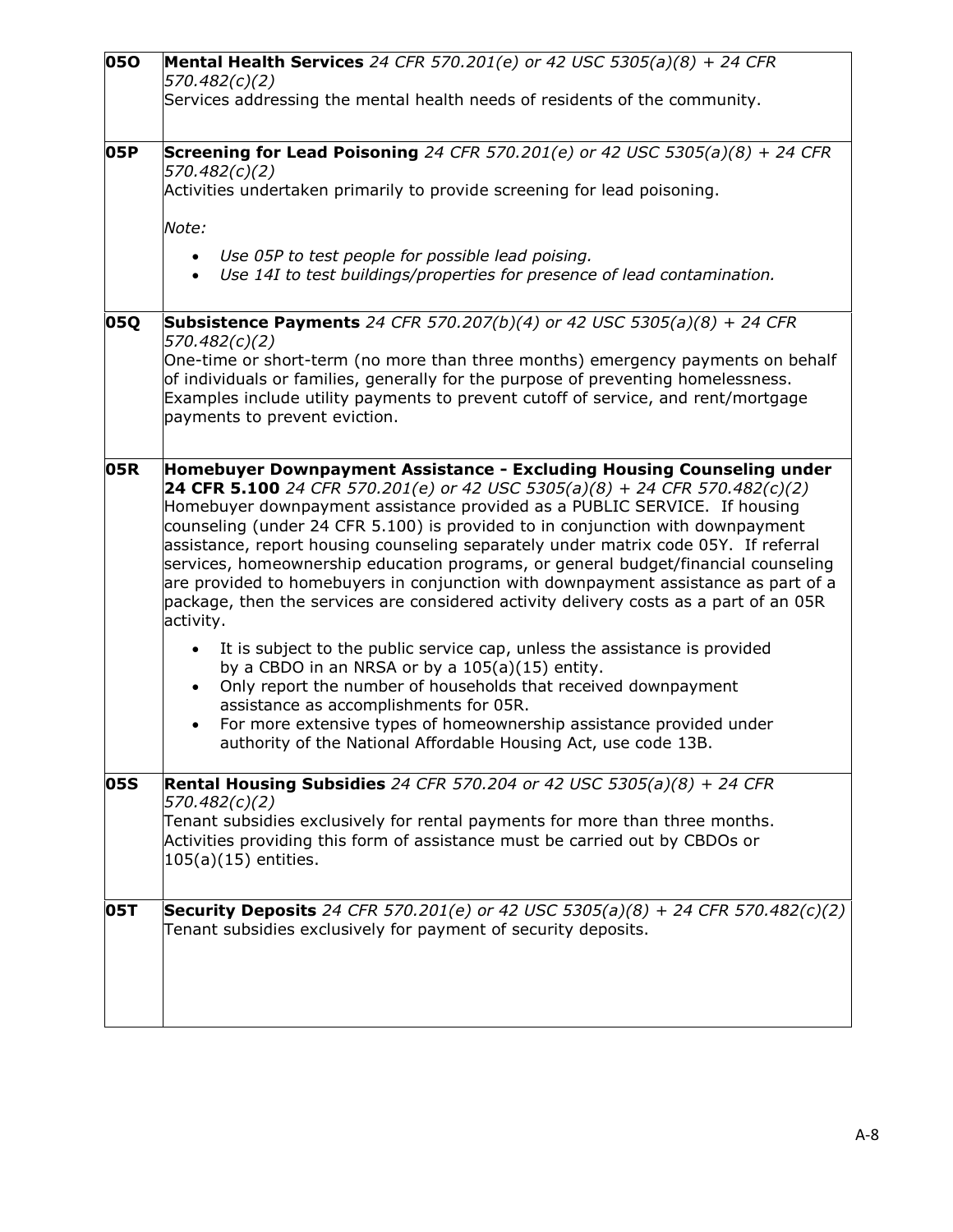| 05U | Housing Counseling only, under 24 CFR 5.100 24 CFR 570.201(e) or 42 USC<br>$5305(a)(8) + 24$ CFR $570.482(c)(2)$<br>Housing counseling, under 24 CFR 5.100, for renters, homeowners, and/or potential<br>new homebuyers that is provided as an independent public service (i.e., not as part of<br>another eligible housing activity).                                                                                                                                                                                                                                                                                                                                                                                                                                                                                                                                                             |
|-----|----------------------------------------------------------------------------------------------------------------------------------------------------------------------------------------------------------------------------------------------------------------------------------------------------------------------------------------------------------------------------------------------------------------------------------------------------------------------------------------------------------------------------------------------------------------------------------------------------------------------------------------------------------------------------------------------------------------------------------------------------------------------------------------------------------------------------------------------------------------------------------------------------|
| 05V | Neighborhood Cleanups 24 CFR 570.201(e) or 42 USC 5305(a)(8) + 24 CFR<br>570.482(c)(2)<br>One-time or short-term efforts to remove trash and debris from neighborhoods.<br>Examples of legitimate uses of this code include neighborhood cleanup campaigns and<br>graffiti removal.                                                                                                                                                                                                                                                                                                                                                                                                                                                                                                                                                                                                                |
| 05W | <b>Food Banks</b> 24 CFR 570.201(e) or 42 USC 5305(a)(8) + 24 CFR 570.482(c)(2)<br>Costs associated with the operation of food banks, community kitchens, and food<br>pantries, such as staff costs, supplies, utilities, maintenance, and insurance.                                                                                                                                                                                                                                                                                                                                                                                                                                                                                                                                                                                                                                              |
| 05X | Housing Information and Referral Services 24 CFR 570.201(e) or 42 USC<br>$5305(a)(8) + 24$ CFR $570.482(c)(2)$<br>An activity that provides housing information, education, and referral services, or<br>general budget/financial counseling that does not meet the 24 CFR 5.100 definition of<br>Housing Counseling.                                                                                                                                                                                                                                                                                                                                                                                                                                                                                                                                                                              |
| 05Y | Housing Counseling under 24 CFR 5.100 Supporting Homebuyer<br><b>Downpayment Assistance (05R)</b> 24 CFR 570.201(e) or 42 USC 5305(a)(8) + 24<br>CFR 570.482(c)(2)<br>Housing Counseling, under 24 CFR 5.100, that is provided to in conjunction with<br>homebuyer downpayment assistance (05R) as a public service.                                                                                                                                                                                                                                                                                                                                                                                                                                                                                                                                                                               |
| 05Z | Other Public Services Not Listed in 03T and 05A-05Y 24 CFR 570.201(e) or 42<br>$USC 5305(a)(8) + 24 CFR 570.482(c)(2)$<br>This matrix code replaced matrix code 05. Only use this matrix code when an activity<br>does not fall under a more specific 05A-05Y code.<br>An example of a legitimate use of this code is when the CDBG funds are provided to a<br>non-profit organization that provides multiple types of social services for operating<br>costs. In another example, when a public service activity that does not have a more<br>specific matrix code, provides services to multiple groups of clients such as seniors,<br>persons with disabilities, and homeless persons. For instance, for a "meals on wheels"<br>program for seniors and persons with disabilities, use 05Z. If this program had only<br>been available to seniors, the correct matrix code would have been 05A. |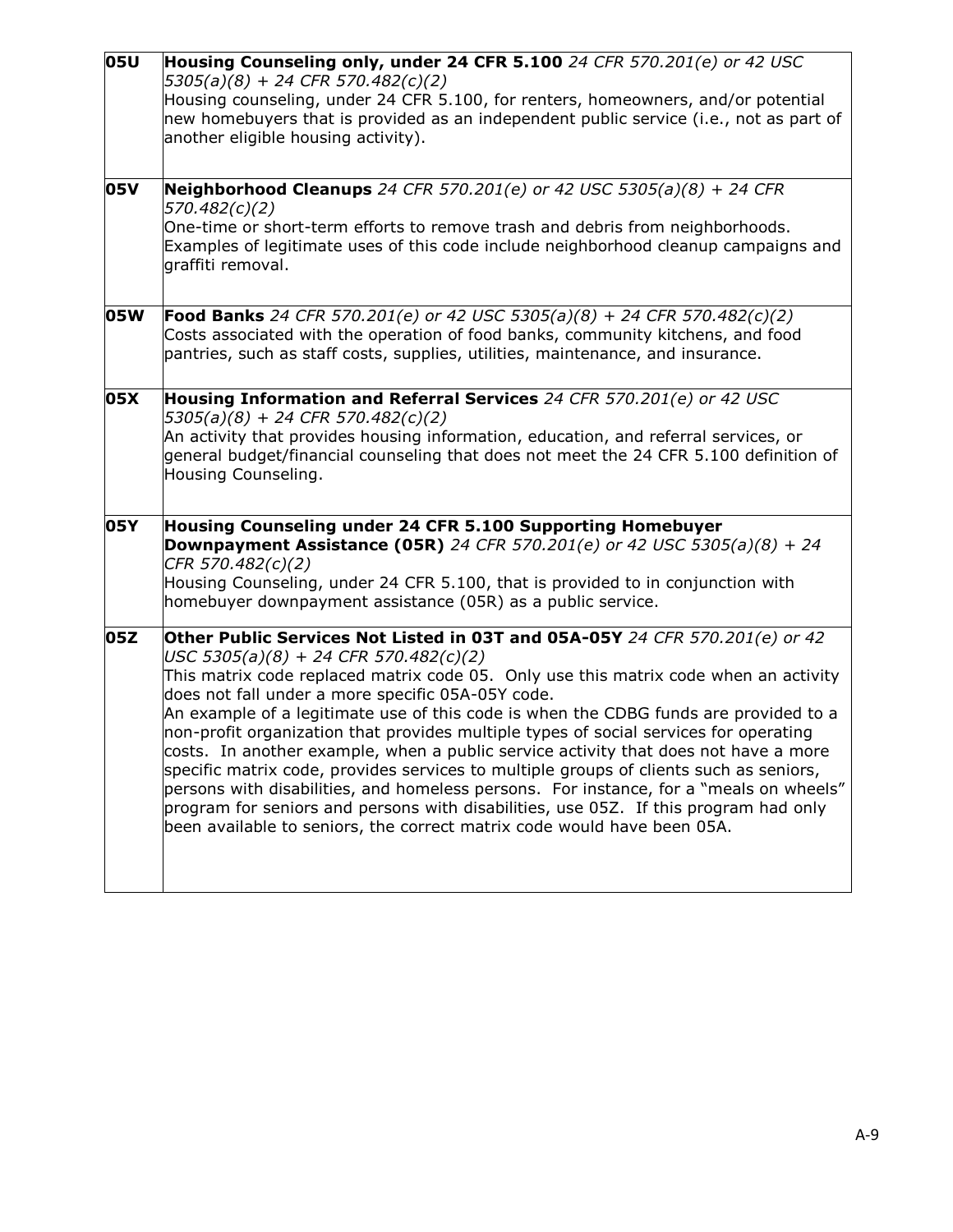## **Housing**

Housing includes new construction and rehabilitation.

|                                                                            | roasing includes new construction and renabilitation.                                                                                                                                                                                                                                                                                                                                                                                                                                                                                                                                                                                                                                                                                                                                                                                                                                                                                                                                                                                                                                                                                                                                                                              |
|----------------------------------------------------------------------------|------------------------------------------------------------------------------------------------------------------------------------------------------------------------------------------------------------------------------------------------------------------------------------------------------------------------------------------------------------------------------------------------------------------------------------------------------------------------------------------------------------------------------------------------------------------------------------------------------------------------------------------------------------------------------------------------------------------------------------------------------------------------------------------------------------------------------------------------------------------------------------------------------------------------------------------------------------------------------------------------------------------------------------------------------------------------------------------------------------------------------------------------------------------------------------------------------------------------------------|
| $\bullet$<br>$\bullet$<br>$\bullet$<br>$\bullet$<br>$\bullet$<br>$\bullet$ | Reconstruction of housing is eligible as is rehabilitation. Replacement of stick-<br>built residential structures with manufactured housing units, or vice versa, is<br>eligible as reconstruction of housing.<br>Manufactured housing may be rehabilitated if it is considered part of the<br>community's permanent housing stock.<br>Wiring multifamily properties for broadband internet service, as part of<br>substantial rehabilitation as defined in 24 CFR 5.100, should be treated as a<br>cost of the rehabilitation, not broken out separately.<br>Conversion of non-residential structures to housing is eligible as rehabilitation<br>(esp. significant for 14B, 14D, 14G).<br>Rehabilitation of housing can include water/sewer hookups, running<br>water/sewer lines from a house out to the street,<br>installation/rehabilitation/replacement of wells, septic tanks, septic drainfields,<br>etc.<br>Historic preservation work that is done as part of other housing rehabilitation<br>can be included in the relevant matrix code.<br>Installation or replacement of landscaping materials, sidewalks, and driveways<br>can be included when the costs are incidental to the rehabilitation of the<br>property. |
| 09                                                                         | <b>Loss of Rental Income</b> 24 CFR 570.201(j) or 42 USC 5305(a)(6)                                                                                                                                                                                                                                                                                                                                                                                                                                                                                                                                                                                                                                                                                                                                                                                                                                                                                                                                                                                                                                                                                                                                                                |
|                                                                            | Payments to owners of housing for loss of rental income due to temporarily holding<br>rental units for persons displaced by CDBG-assisted activities.                                                                                                                                                                                                                                                                                                                                                                                                                                                                                                                                                                                                                                                                                                                                                                                                                                                                                                                                                                                                                                                                              |
| 12                                                                         | <b>Construction of Housing</b> 24 CFR 570.201(m), 570.204 or 42 USC 5305(a)(15)<br>Construction of housing with CDBG funds must either be: carried out by CBDOs, in<br>accordance with the regulations at 24 CFR 570.204(a); in accordance with 42 USC<br>5305(a)(15); or last resort housing under the provisions of the Uniform Act, 42 USC<br>Part 49.                                                                                                                                                                                                                                                                                                                                                                                                                                                                                                                                                                                                                                                                                                                                                                                                                                                                          |
| 13A                                                                        | Housing Counseling, under 24 CFR 5.100, for Homeownership Assistance<br>(13B)<br>24 CFR 570.201(n) or 42 USC 5305(a)(24)<br>Housing Counseling, under 24 CFR 5.100, when provided in conjunction with direct<br>homeownership assistance 13B. Report housing counseling under matrix code 13A as<br>a separate activity.                                                                                                                                                                                                                                                                                                                                                                                                                                                                                                                                                                                                                                                                                                                                                                                                                                                                                                           |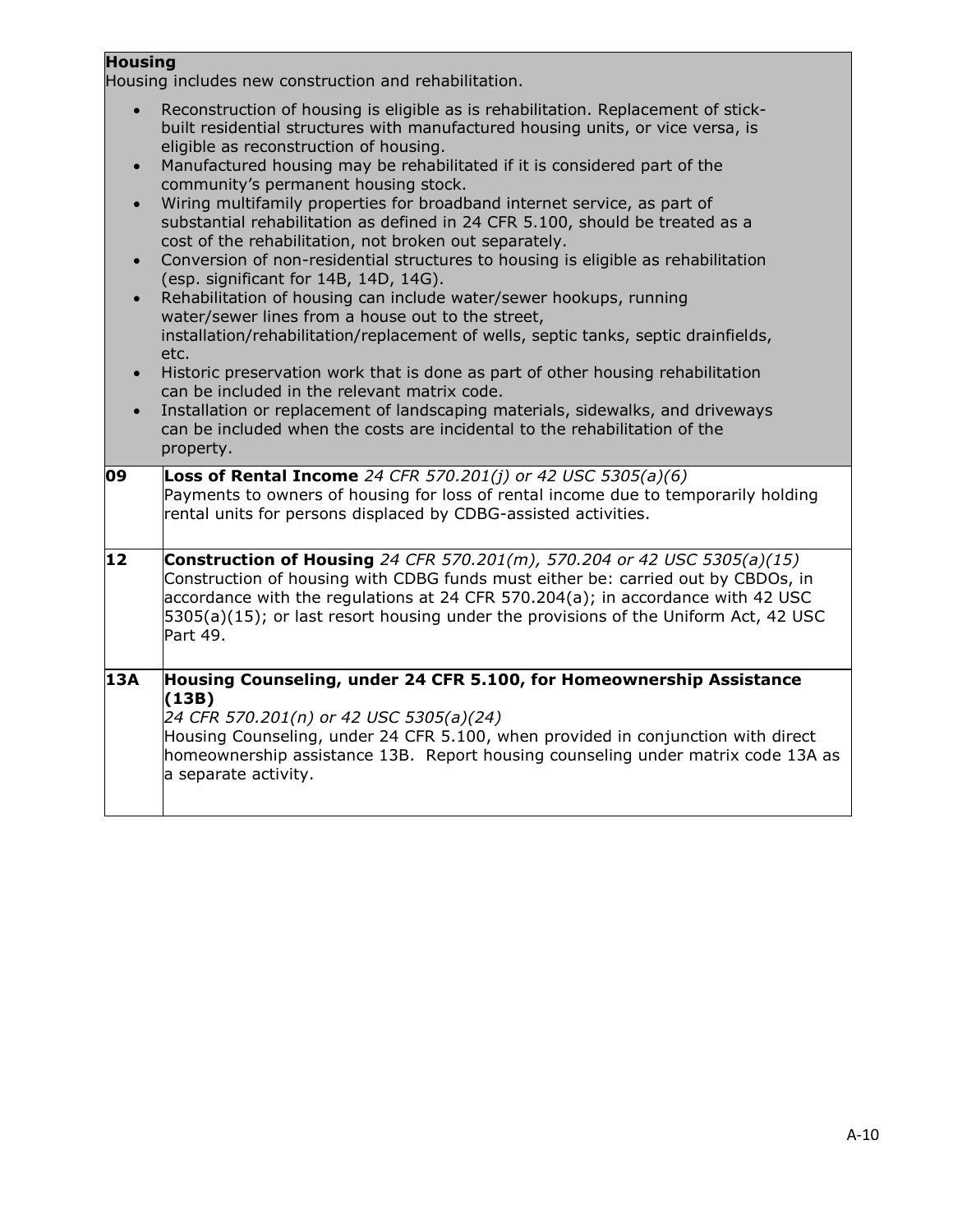| 13B | Homeownership Assistance - excluding Housing Counseling under 24 CFR                                                                                                                                                                                                                                                                                                                                                                                                                                                                                                                                                                                                                                                                                                                                                                                                                                                                                                                                                                                                                                                                                                                                                                                                                                              |
|-----|-------------------------------------------------------------------------------------------------------------------------------------------------------------------------------------------------------------------------------------------------------------------------------------------------------------------------------------------------------------------------------------------------------------------------------------------------------------------------------------------------------------------------------------------------------------------------------------------------------------------------------------------------------------------------------------------------------------------------------------------------------------------------------------------------------------------------------------------------------------------------------------------------------------------------------------------------------------------------------------------------------------------------------------------------------------------------------------------------------------------------------------------------------------------------------------------------------------------------------------------------------------------------------------------------------------------|
|     | 5.100<br>24 CFR 570.201(n) or 42 USC 5305(a)(24)<br>CDBG funds may be used to provide direct homeownership assistance under 24 CFR<br>570.201(n) and Section 105(a)(24) of the HCDA under the low- and moderate-income<br>housing national objective $[24$ CFR 570.208(a)(3) and 570.483(b)(3)]. Direct<br>homeownership assistance may include:                                                                                                                                                                                                                                                                                                                                                                                                                                                                                                                                                                                                                                                                                                                                                                                                                                                                                                                                                                  |
|     | Subsidizing interest rates and mortgage principal amounts to make loan<br>$\bullet$<br>payments affordable. This may include making grants to reduce the<br>effective interest rates changed on the loans. Low-or no-interest<br>subordinate loans can also be used to reduce overall loan repayment<br>amounts.<br>Financing the cost of acquiring property already occupied by renter<br>$\bullet$<br>households at terms needed to make the purchase affordable.<br>Paying all or a part of the premium on behalf of the homebuyer for<br>$\bullet$<br>mortgage insurance required upfront by a private mortgagee.<br>Paying any or all of the reasonable closing costs associated with the<br>$\bullet$<br>home purchase on behalf of the homebuyer.<br>Paying up to 50 percent of the down payment required by the<br>$\bullet$<br>mortgagee for the purchase on behalf of the homebuyer. (The 50<br>percent limitation on downpayment assistance is a statutory<br>requirement. Grantee records must document what amount of<br>downpayment is required by the mortgagee, and must clearly<br>distinguish between the amount of CDBG funds being provided for<br>downpayment assistance vs. the amount provided for subsidizing the<br>mortgage principal, for closing costs, for mortgage insurance, etc.) |
|     | Note:                                                                                                                                                                                                                                                                                                                                                                                                                                                                                                                                                                                                                                                                                                                                                                                                                                                                                                                                                                                                                                                                                                                                                                                                                                                                                                             |
|     | If Housing Counseling, under 24 CFR 5.100, is provided in conjunction<br>$\bullet$<br>with direct homeownership assistance, report housing counseling under<br>matrix code 13A, as a separate activity.<br>If referral services, homeownership education programs, or general<br>$\bullet$<br>budget/financial counseling is provided to homebuyers in conjunction<br>with homeownership assistance, the services are considered activity<br>delivery costs as part of a 13B activity.<br>All recipients of assistance provided under matrix code 13B must be<br>low/moderate income and the activity must meet the LMH national<br>objective.<br>Only report the number of households that received homeownership<br>assistance as accomplishments for 13B.                                                                                                                                                                                                                                                                                                                                                                                                                                                                                                                                                      |
| 14A | Rehabilitation: Single-Unit Residential 24 CFR 570.202(a)(1) or 42 USC<br>5305(a)(4)<br>Rehabilitation of privately owned, single-unit homes. If Housing Counseling under 24<br>CFR 5.100 is provided in conjunction with rehabilitation, report Housing Counseling<br>under matrix code 14L separately. If referral services, or general budget/financial<br>counseling is provided to residents in conjunction with rehabilitation, the services are<br>considered activity delivery costs as a part of a 14A activity.                                                                                                                                                                                                                                                                                                                                                                                                                                                                                                                                                                                                                                                                                                                                                                                         |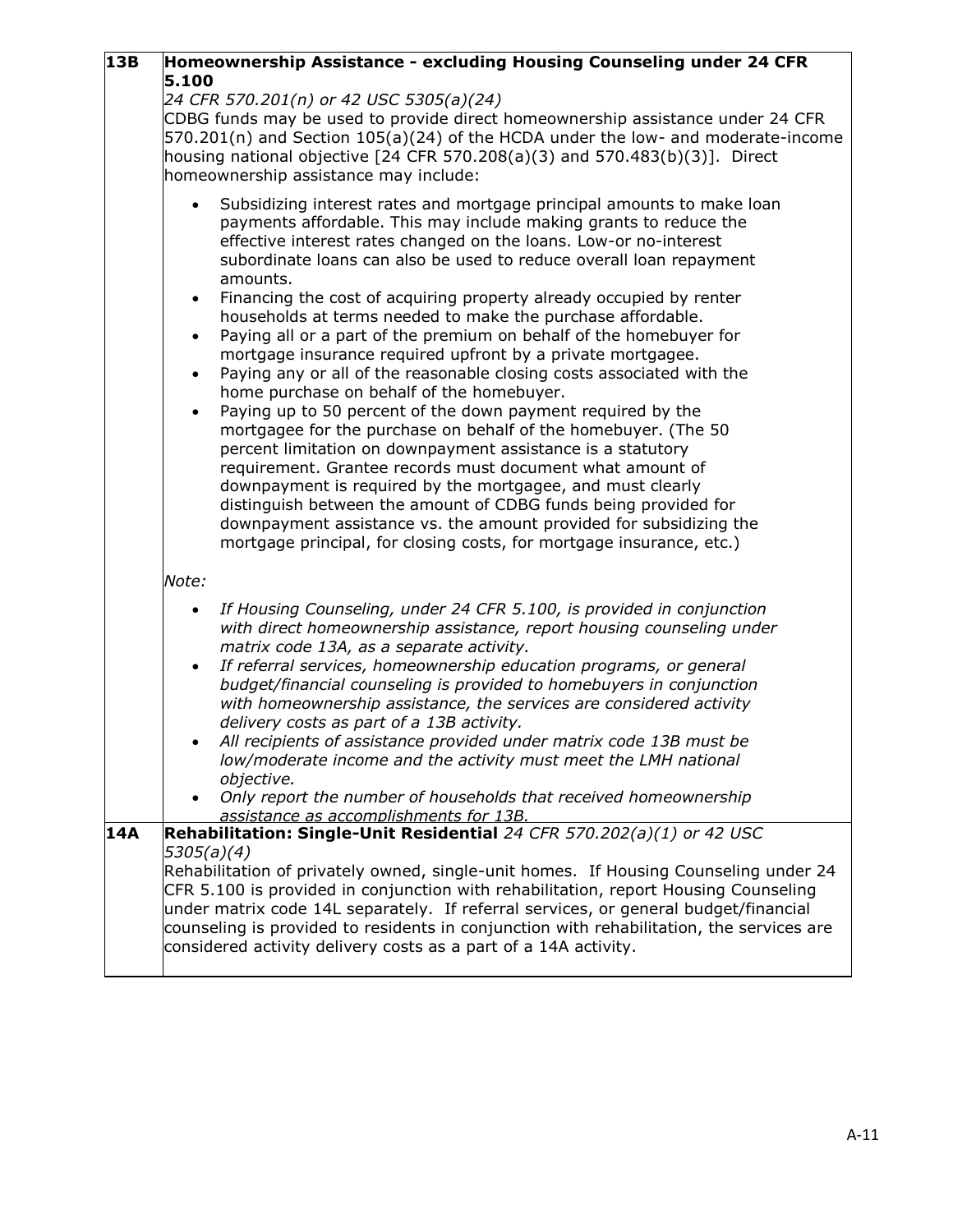| 14B | <b>Rehabilitation: Multi-Unit Residential</b> 24 CFR 570.202(a)(1) or 42 USC 5305(a)(4)<br>Rehabilitation of privately owned buildings with two or more permanent residential<br>units. If Housing Counseling under 24 CFR 5.100 is provided in conjunction with<br>rehabilitation, report Housing Counseling under matrix code 14L separately. If<br>referral services or general budget/financial counseling is provided to residents in<br>conjunction with rehabilitation, the services are considered activity delivery costs as a<br>part of a 14B activity.<br>For the rehabilitation of units that will provide temporary shelter or transitional housing<br>for the homeless, use 03C. |
|-----|-------------------------------------------------------------------------------------------------------------------------------------------------------------------------------------------------------------------------------------------------------------------------------------------------------------------------------------------------------------------------------------------------------------------------------------------------------------------------------------------------------------------------------------------------------------------------------------------------------------------------------------------------------------------------------------------------|
| 14C | Rehabilitation: Public Housing Modernization 24 CFR 570.202(a)(2) or 42 USC<br>5305(a)(4)<br>Rehabilitation of housing units owned/operated by a public housing authority (PHA).                                                                                                                                                                                                                                                                                                                                                                                                                                                                                                                |
| 14D | Rehabilitation: Other Publicly Owned Residential Buildings 24 CFR<br>570.202(a)(2) or 42 USC 5305(a)(4)<br>Rehabilitation of permanent housing owned by a public entity other than a PHA.<br>For the rehabilitation of other publicly owned buildings that will provide temporary<br>shelter or transitional housing for the homeless, use 03C.                                                                                                                                                                                                                                                                                                                                                 |
| 14F | Rehabilitation: Energy Efficiency Improvements 24 CFR 570.202(b)(4) or 42 USC<br>5305(a)(4)<br>Housing rehabilitation with the sole purpose of improving energy efficiency (e.g., a<br>weatherization program).<br>For energy efficiency improvements to public housing units, use 14C; for other publicly<br>owned residential buildings, use 14D.                                                                                                                                                                                                                                                                                                                                             |
| 14G | <b>Rehabilitation: Acquisition</b> 24 CFR 570.202(b)(1) or 42 USC 5305(a)(1)<br>Acquisition of property to be rehabilitated for housing. 14G may be used whether<br>CDBG funds will pay only for acquisition or for both acquisition and rehabilitation.                                                                                                                                                                                                                                                                                                                                                                                                                                        |
| 14H | <b>Rehabilitation: Administration</b> 24 CFR 570.202(b)(9) or 42 USC 5305(a)(4)<br>All delivery costs (including staff, other direct costs, and service costs) directly related<br>to carrying out housing rehabilitation activities. Examples include appraisal,<br>architectural, engineering, and other professional services; preparation of work<br>specifications and work write-ups; loan processing and underwriting; survey, site and<br>utility plans; application processing.<br>14H should be used when the CDBG funds are used for activity delivery costs in                                                                                                                      |
|     | implementing a program where the rehabilitation hard costs are paid with other<br>funding sources.<br>Do not use 14H for the costs of actual rehabilitation and do not use it for costs                                                                                                                                                                                                                                                                                                                                                                                                                                                                                                         |
|     | unrelated to running a rehabilitation program (e.g., tenant/landlord counseling).<br>For administration activities carried out as part of general program administration (and<br>thus not required to meet a national objective), use code 21A.                                                                                                                                                                                                                                                                                                                                                                                                                                                 |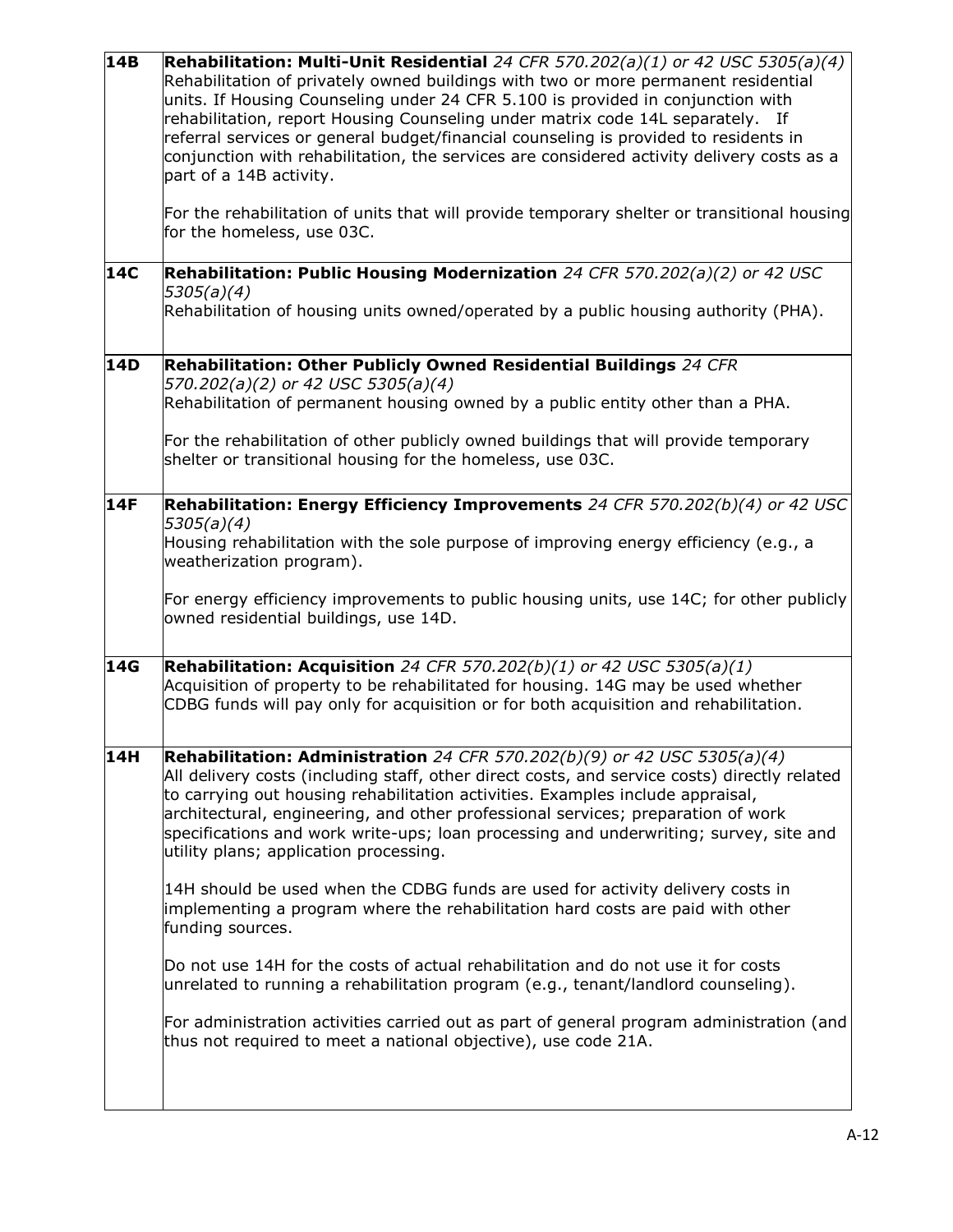| $\overline{14I}$ | Lead-Based Paint/Lead Hazards Testing/Abatement 24 CFR 570.202(f) or 42<br>USC 5305(a)(26)                                                                                                                                                            |
|------------------|-------------------------------------------------------------------------------------------------------------------------------------------------------------------------------------------------------------------------------------------------------|
|                  | Housing rehabilitation activities with the primary goal of evaluating housing units for                                                                                                                                                               |
|                  | lead-paint hazards and reducing lead-based paint/lead hazards in units.                                                                                                                                                                               |
|                  | For lead-based paint/lead hazards screening of persons, use 05P.                                                                                                                                                                                      |
| <b>14J</b>       | Housing Services - Excluding Housing Counseling, under 24 CFR 5.100                                                                                                                                                                                   |
|                  | 24 CFR 570.201(k) or 42 USC 5305(a)(20)                                                                                                                                                                                                               |
|                  | Housing services, except Housing Counseling, under 24 CFR 5.100, in support of the<br>HOME Program, eligible under 24 CFR 570.201(k).                                                                                                                 |
| 14K              | Housing Counseling, under 24 CFR 5.100, Supporting HOME Program Housing                                                                                                                                                                               |
|                  | <b>Activities</b> 24 CFR 570.201(k) or 42 USC 5305(a)(20)<br>Housing Counseling, under 24 CFR 5.100, in support of a HOME- funded housing                                                                                                             |
|                  | assistance program.                                                                                                                                                                                                                                   |
| <b>14L</b>       | Housing Counseling, under 24 CFR 5.100, in Conjunction with CDBG-assisted                                                                                                                                                                             |
|                  | Housing Rehabilitation 24 CFR 570.202 or Section 42 USC 5305(a)(4)<br>Housing Counseling, under 24 CFR 5.100, in support of CDBG assisted housing                                                                                                     |
|                  | rehabilitation activities, including 14A-14D, 14F-14I, and 16A.                                                                                                                                                                                       |
| 15               | <b>Code Enforcement</b> 24 CFR 570.202(c) or 42 USC 5305(a)(3)<br>Salaries and overhead costs associated with property inspections and follow-up actions<br>(such as legal proceedings) directly related to the enforcement (not correction) of state |
|                  | and local codes.                                                                                                                                                                                                                                      |
|                  | For the rehabilitation hard costs of correcting code violations, use the appropriate<br>rehabilitation code under the 14* series.                                                                                                                     |
|                  |                                                                                                                                                                                                                                                       |
| <b>16A</b>       | Residential Historic Preservation 24 CFR 570.202(d)<br>Rehabilitation of historic buildings for residential use. Use matrix code 16A when the                                                                                                         |
|                  | preservation or restoration of historically significant features is the only work being                                                                                                                                                               |
|                  | done. If historic preservation work is done as part of other housing rehabilitation, then<br>use the relevant $14*$ matrix code.                                                                                                                      |
|                  |                                                                                                                                                                                                                                                       |
| <b>19E</b>       | CDBG Operation and Repair of Foreclosed Property ("In-Rem Housing")<br>42 USC 5305(a)(23)                                                                                                                                                             |
|                  | Activities to prevent the abandonment and deterioration of housing acquired through                                                                                                                                                                   |
|                  | tax foreclosure. These include making essential repairs to the housing and paying<br>operating expenses to maintain its habitability.                                                                                                                 |
|                  |                                                                                                                                                                                                                                                       |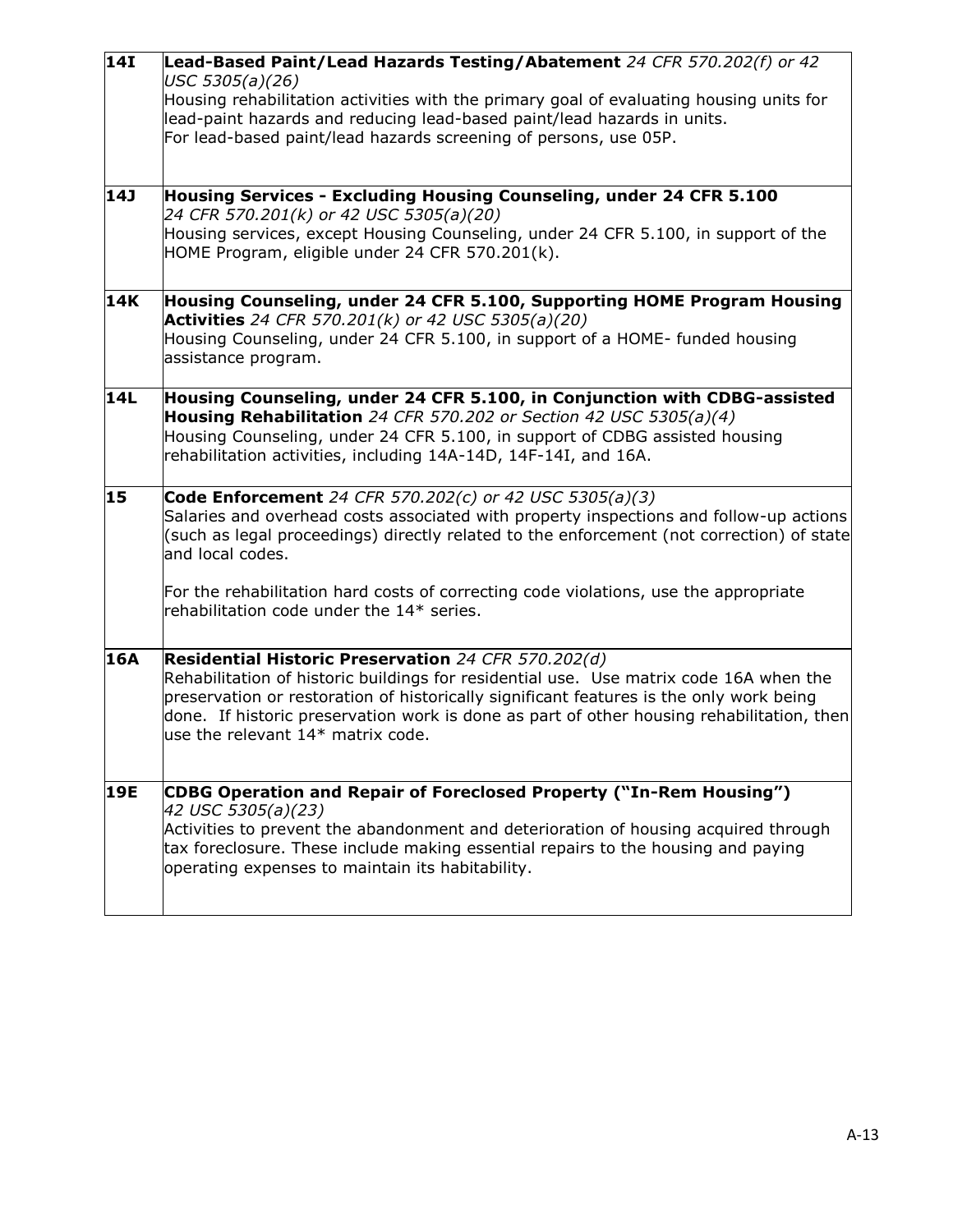|            | <b>Economic Development</b>                                                                                                                                                                                                                                                                                                                                                                                                                                      |  |
|------------|------------------------------------------------------------------------------------------------------------------------------------------------------------------------------------------------------------------------------------------------------------------------------------------------------------------------------------------------------------------------------------------------------------------------------------------------------------------|--|
|            | Matrix codes 17A - 17D should be used to identify special economic<br>$\bullet$<br>development activities carried out by the grantee or through a public or<br>private non-profit subrecipient. Under these matrix codes, CDBG funds are<br>not given to a specific for-profit business or businesses.<br>Matrix codes 14E, 18A, 18B, 18C should be used when assistance is<br>$\bullet$<br>provided to a for-profit business for economic development projects. |  |
| <b>14E</b> | Rehabilitation: Publicly or Privately Owned Commercial/Industrial<br>24 CFR 570.202(a)(3) or 42 USC 5305(a)(2)<br>Rehabilitation of commercial/industrial property. If the property is privately owned,<br>CDBG-funded rehab is limited to:                                                                                                                                                                                                                      |  |
|            | Exterior improvements (generally referred to as "façade<br>$\bullet$<br>improvements").<br>Correction of code violations.<br>$\bullet$                                                                                                                                                                                                                                                                                                                           |  |
|            | For more extensive rehabilitation of privately owned commercial/industrial property,<br>use 17C; for infrastructure developments and improvements at commercial/industrial<br>sites, use 17B.                                                                                                                                                                                                                                                                    |  |
| 17A        | Commercial/Industrial: Acquisition/Disposition 24 CFR 570.203(a) or 42 USC<br>5305(a)(14)<br>Land acquisition, clearance of structures, or assembling land for the purpose of                                                                                                                                                                                                                                                                                    |  |
|            | creating industrial parks or promoting commercial/industrial development. 17A<br>activities must be carried out by the grantee or by public or private non-profits.                                                                                                                                                                                                                                                                                              |  |
| 17B        | Commercial/Industrial: Infrastructure Development 24 CFR 570.203(a) or 42<br>USC 5305(a)(14)                                                                                                                                                                                                                                                                                                                                                                     |  |
|            | Street, water, parking, rail transport, or other improvements to commercial/industrial<br>sites. 17B also includes the installation of public improvements, such as the<br>construction of streets to and through commercial/industrial areas. 17B activities must<br>be carried out by the grantee or by public or private non-profits.                                                                                                                         |  |
| <b>17C</b> | Commercial/Industrial: Building Acquisition, Construction, Rehabilitation<br>24 CFR 570.203(a) or 42 USC 5305(a)(14)                                                                                                                                                                                                                                                                                                                                             |  |
|            | Acquisition, construction, or rehabilitation of commercial/industrial buildings. 17C<br>activities must be carried out by the grantee or by public or private non-profits.                                                                                                                                                                                                                                                                                       |  |
| 17D        | Commercial/Industrial: Other Improvements 24 CFR 570.203(a) or 42 USC<br>5305(a)(14)                                                                                                                                                                                                                                                                                                                                                                             |  |
|            | Commercial/industrial improvements not covered by other $17*$ codes. 17D activities<br>must be carried out by the grantee or by public or private non-profits.                                                                                                                                                                                                                                                                                                   |  |
|            |                                                                                                                                                                                                                                                                                                                                                                                                                                                                  |  |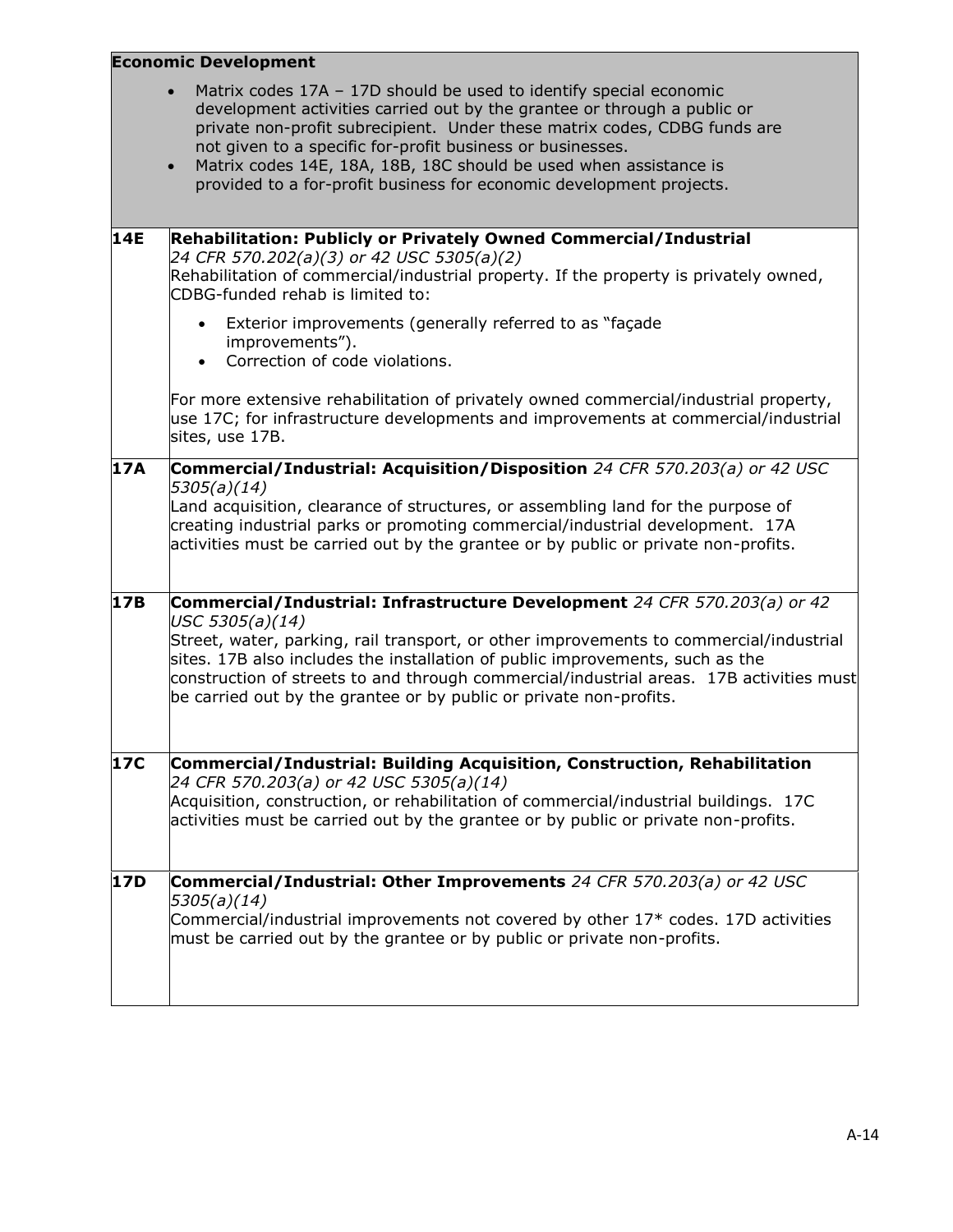| <b>18A</b> | <b>Economic Development Direct Financial Assistance to For-Profit Business</b><br>24 CFR 570.203(b) or 42 USC 5305(a)(17)<br>Financial assistance to private for-profit businesses to (for example) acquire property,<br>clear structures, build, expand or rehabilitate a building, purchase equipment, or<br>provide operating capital. Forms of assistance include loans, loan guarantees, and<br>grants.<br>With one exception, a separate 18A activity must be set up for each business assisted.<br>If an activity is carried out under 24 CFR 570.208(a)(4)(vi) or 24 CFR<br>$[570.483(b)(4)(vi)$ , job aggregation is allowed, and all businesses assisted during a<br>program year may be combined in one activity. |
|------------|------------------------------------------------------------------------------------------------------------------------------------------------------------------------------------------------------------------------------------------------------------------------------------------------------------------------------------------------------------------------------------------------------------------------------------------------------------------------------------------------------------------------------------------------------------------------------------------------------------------------------------------------------------------------------------------------------------------------------|
| <b>18B</b> | Economic Development: Technical Assistance 24 CFR 570.203(c) or 42 USC<br>5305(a)(17)<br>Technical assistance to for-profit businesses, including workshops, assistance in<br>developing business plans, marketing, and referrals to lenders or technical resources.<br>Also use 18B for activity delivery costs eligible under 24 CFR 570.203(c).                                                                                                                                                                                                                                                                                                                                                                           |
| <b>18C</b> | Economic Development: Microenterprise Assistance 24 CFR 570.201(o) or 42<br>USC 5305(a)(22) + 24 CFR 570.482(c)<br>Financial assistance, technical assistance, or general support services to owners and<br>developers of microenterprises. A microenterprise is a business with five or fewer<br>employees, including the owner(s). The activity must be designed to exclusively serve<br>microenterprises.<br>With one exception, a separate activity must be set up for each microenterprise<br>assisted. If an activity is carried out under 24 CFR 570.208(a)(4)(vi) or 24 CFR<br>$[570.483(b)(4)(vi)$ , job aggregation is allowed, and all assisted businesses may be<br>combined in one activity.                    |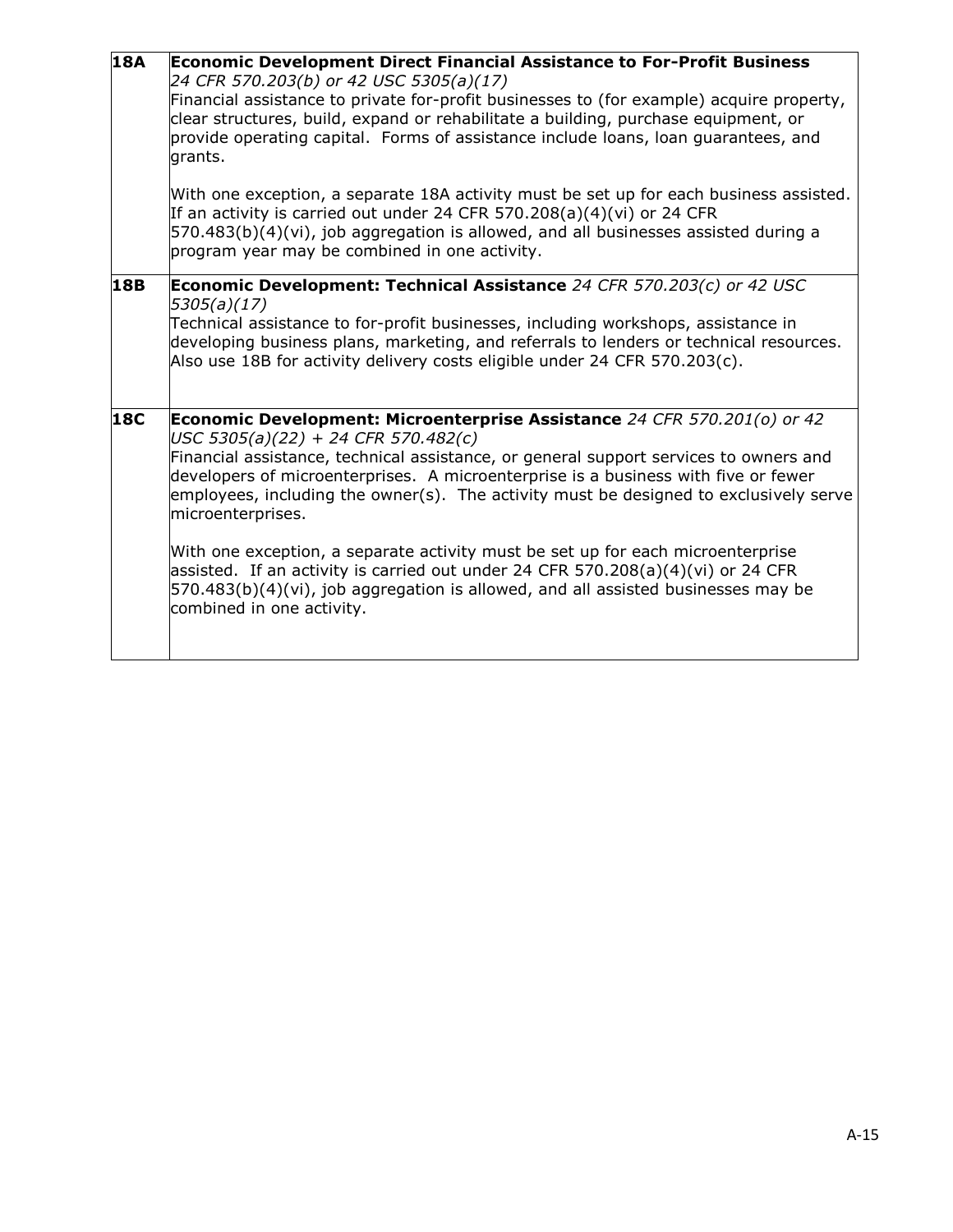| Gener<br>al<br><b>Admin</b> |                                                                                                                                                                                                                                                                                                                                                                                                                                                                                                                                                                                                 |
|-----------------------------|-------------------------------------------------------------------------------------------------------------------------------------------------------------------------------------------------------------------------------------------------------------------------------------------------------------------------------------------------------------------------------------------------------------------------------------------------------------------------------------------------------------------------------------------------------------------------------------------------|
| 20                          | <b>Planning</b> 24 CFR 570.205 or 24 CFR 570.489(a)(3)<br>Program planning activities, including the development of comprehensive plans (e.g., a<br>consolidated plan), community development plans, energy strategies, capacity<br>building, environmental studies, area neighborhood plans, and functional plans. These<br>activities, along with administration activities, are subject to the 20 percent limitation<br>under 24 CFR 570.200(g) and 570.489(a)(3). Under State CDBG, this matrix code<br>would only be used for planning done in conjunction with another eligible activity. |
| 20A                         | State Planning-Only Activities 24 CFR 570.483(b)(5) and $(c)(3)$<br>Program planning activities for when states award grants to units of general local<br>government in which planning is the only activity, or in which planning activities are<br>unrelated to any other activity funded as part of the grant. These are often referred to<br>as "planning-only grants." These activities, along with administration activities, are<br>subject to the 20 percent limitation under 24 CFR 570.489(a)(3).                                                                                      |
| 21A                         | General Program Administration 24 CFR 570.206 or 24 CFR 570.489(a)(3)<br>Overall program administration, including (but not limited to) salaries, wages, and<br>related costs of grantee staff or others engaged in program management, monitoring,<br>and evaluation. These activities, along with planning activities, are subject to the 20<br>percent limitation under24 CFR 570.200(g) and 570.489(a)(3).                                                                                                                                                                                  |
| 21B                         | Indirect Costs 24 CFR 570.206(e)<br>Costs charged as general program administration under an indirect cost allocation<br>plan. These activities are subject to the 20 percent limitation under24 CFR 570.200(g)<br>and $570.489(a)(3)$ .                                                                                                                                                                                                                                                                                                                                                        |
| 21C                         | Public Information 24 CFR 570.206(b)<br>Providing information and other resources to residents and citizen organizations<br>participating in the planning, implementation, or assessment of CDBG-assisted<br>activities. These activities are subject to the 20 percent limitation under24 CFR<br>570.200(g) and 570.489(a)(3).                                                                                                                                                                                                                                                                 |
| <b>21D</b>                  | Fair Housing Activities (subject to Admin cap) 24 CFR 570.206(c)<br>Fair housing activities carried out as part of general program administration rather<br>than as a public service. These activities are subject to the 20 percent limitation under<br>24 CFR 570.200(g) and 570.489(a)(3).<br>For fair housing activities carried out as a public service, use 05J.                                                                                                                                                                                                                          |
| <b>21E</b>                  | Submission of Applications for Federal Programs 24 CFR 570.206(f)<br>Preparation of (1) documents that must be submitted to HUD to receive CDBG funds or<br>$(2)$ applications to other federal programs for community development assistance.<br>These activities are subject to the 20 percent limitation under 24 CFR 570.200(g) and<br>570.489(a)(3).                                                                                                                                                                                                                                       |

Г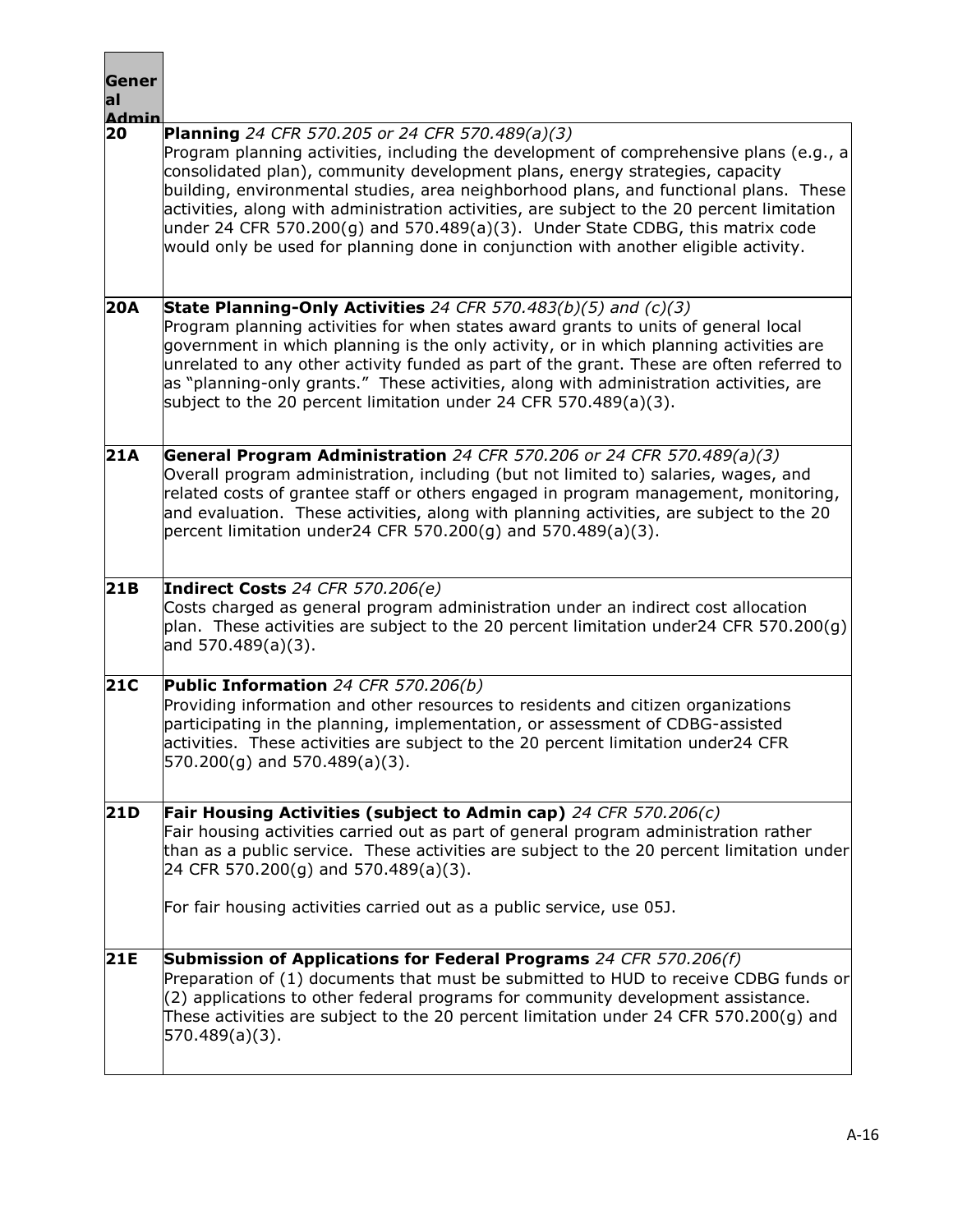| 21H        | CDBG Funding of HOME Administrative Costs 24 CFR 570.206(i)(2) or 42 USC                                                                  |
|------------|-------------------------------------------------------------------------------------------------------------------------------------------|
|            | 5305(a)(13)                                                                                                                               |
|            | CDBG funding of administrative costs for the HOME Program. These activities are                                                           |
|            | subject to the 20 percent limitation under 24 CFR 570.200(g) and 570.489(a)(3).                                                           |
|            |                                                                                                                                           |
| 21I        | CDBG Funding of HOME CHDO Operating Expenses 24 CFR 570.206(i)(2)                                                                         |
|            | CDBG funding of CHDO operating expenses for HOME Program. These activities are                                                            |
|            | subject to the 20 percent limitation under 24 CFR 570.200(g) and 570.489(a)(3).                                                           |
|            |                                                                                                                                           |
|            |                                                                                                                                           |
| 21J        | State Program Administration 24 CFR 570.489(a)<br>State program administration, including (but not limited to) salaries, wages, and       |
|            | related costs required for overall program management, coordination, monitoring,                                                          |
|            | reporting, and evaluation. These activities are subject to the \$100,000 plus 3%                                                          |
|            | limitation.                                                                                                                               |
|            |                                                                                                                                           |
|            | <b>Repayment of Section 108 Loans</b>                                                                                                     |
|            |                                                                                                                                           |
|            |                                                                                                                                           |
| <b>19F</b> | Planned Repayments of Section 108 Loans 24 CFR 570.705(c)                                                                                 |
|            | Planned payments of principal due on Section 108 loans (including prepayment or                                                           |
|            | defeasance of Section 108 loans). If a grantee is planning to use CDBG funds to repay<br>the Section 108 loans, then use matrix code 19F. |
|            |                                                                                                                                           |
|            |                                                                                                                                           |
| 19G        | Unplanned Repayments of Section 108 Loans 24 CFR 570.705 $(c)$                                                                            |
|            | Unplanned payments of principal due on Section 108 loans (including prepayment or                                                         |
|            | defeasance of Section 108 loans). Use matrix code 19G for the following two                                                               |
|            | situations:                                                                                                                               |
|            | When the funds planned for Section 108 loan repayment are not<br>$\bullet$                                                                |
|            | available, the grantee needs to use CDBG funds to repay the Section                                                                       |
|            | 108 loans.                                                                                                                                |
|            | The grantee does not make a timely payment on its Section 108<br>$\bullet$                                                                |
|            | Guaranteed loan, and the CDBG grant funds are deducted from                                                                               |
| 24A        | Payment of Interest on Section 108 Loans 24 CFR 570.703(c), 570.705(c)                                                                    |
|            | Payment of interest on Section 108 loans.                                                                                                 |
|            |                                                                                                                                           |
|            |                                                                                                                                           |
|            |                                                                                                                                           |
| 24B        | Payment of Costs of Section 108 Financing 24 CFR 570.703(g), 570.703(n),                                                                  |
|            | 570.705(c)                                                                                                                                |
|            | Payment of issuance, underwriting, servicing, trust administration and other costs                                                        |
|            | associated with private sector financing of Section 108 loans and payment of fees<br>charged by HUD.                                      |
|            |                                                                                                                                           |
| <b>24C</b> | <b>Debt Service Reserve</b> 24 CFR 570.703(k), 570.705(c)                                                                                 |
|            | Establishment of debt service reserves as additional security for repayment of Section                                                    |
|            | 108 loans.                                                                                                                                |
|            |                                                                                                                                           |
|            |                                                                                                                                           |